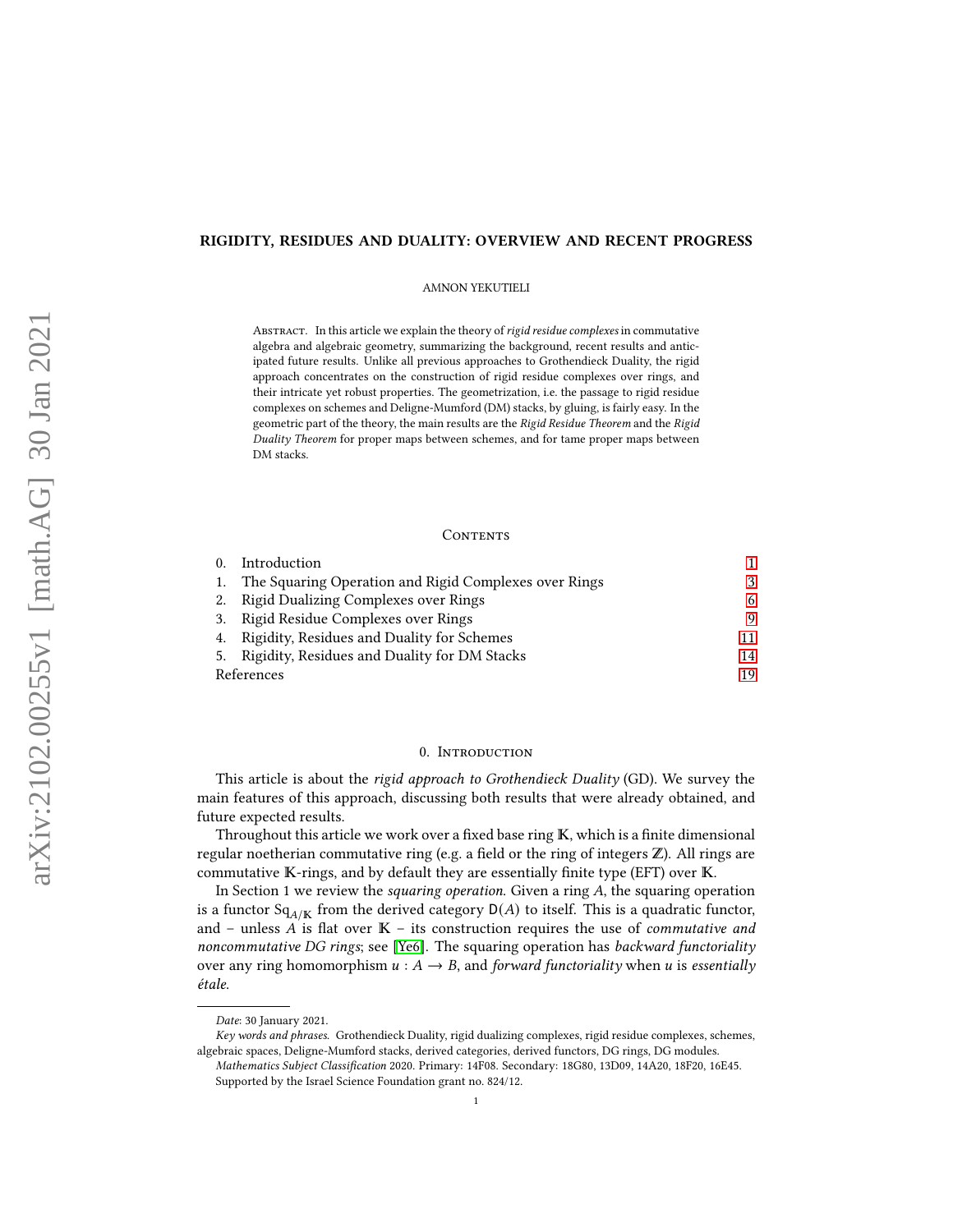#### 2 AMNON YEKUTIELI

A rigid complex over A (relative to K) is a pair  $(M, \rho)$ , where  $M \in D_f^b(A)$ , and  $\rho : M \xrightarrow{\simeq}$  $Sq_{A/K}(M)$  is an isomorphism in  $D(A)$ . There is a pretty obvious notion of rigid morphism between rigid complexes (see Definition [1.11](#page-4-0)). This notion extends to rigid backward morphisms over any ring homomorphism  $u : A \rightarrow B$ , and to rigid forward morphisms when  $u$  is essentially étale.

A rigid dualizing complex over A is a rigid complex  $(R_A, \rho_A)$  as above, such that  $R_A$ is a dualizing complex over  $A$  in the sense of  $[RD]$ . This concept is discussed in Section 2. The ring A has a rigid dualizing complex  $(R_A, \rho_A)$ , and it is unique up to a unique rigid isomorphism. If  $u : A \rightarrow B$  is a finite ring homomorphism, then there is a unique nondegenerate rigid backward morphism  $\mathrm{tr}^{\mathrm{rig}}_u:(R_B,\rho_B)\rightarrow(R_A,\rho_A)$  called the *rigid trace* morphism. If  $v : A \rightarrow A'$  is an essentially étale ring homomorphism, then there is a unique nondegenerate rigid forward morphism  $q_v^{rig}$  :  $(R_A, \rho_A) \rightarrow (R_{A'}, \rho_{A'})$  called the rigid étale-localization morphism. The morphisms  $\text{tr}_{u}^{\text{rig}}$  and  $\text{q}_{v}^{\text{rig}}$  commute with each other in the appropriate sense.

Having the rigid dualizing complex  $(R_A, \rho_A)$  on every EFT K-ring A allows to construct the twisted induction pseudofunctor, in a totally algebraic way (rings only, no geometry), equipped with forward and backward functorialities. All the material up to this point (the content of Sections 1-2) is in the papers [\[Ye6\]](#page-19-0) and [\[OSY\]](#page-19-2), the latter joint with M. Ornaghi and S. Singh.

Looking to the future, we plan to study a more refined object than the rigid dualizing complex: it is the *rigid residue complex* ( $\mathcal{K}_A$ ,  $\rho_A$ ) of a ring A. Given an essentially étale ring homomorphism  $v : A \rightarrow A'$ , there is the nondegenerate rigid étale-localization ho*momorphism*  $q_v^{\text{res}} : \mathcal{K}_A \to \mathcal{K}_{A'}$ . For a finite ring homomorphism  $u : A \to B$  there is the nondegenerate rigid trace homomorphism  $\text{tr}_{u}^{\text{res}} : \mathcal{K}_{B} \to \mathcal{K}_{A}$ . The latter extends to a functorial backward homomorphism tri<sup>res</sup> :  $\mathcal{K}_B \to \mathcal{K}_A$  for an arbitrary ring homomorphism u, called the *ind-rigid trace*, but traces is only a homomorphism of graded A-modules. We should stress that  $q_v^{res}$  and  $tr_v^{res}$  are actual homomorphisms of complexes (see Remark [3.12](#page-10-1) regarding notation). This topic, summarized in Section 3, is planned for the paper [\[Ye8\]](#page-19-3).

Rigid residue complexes can be easily glued on finite type (FT) K-schemes, and they still have the ind-rigid trace triffer  $:f_*(\mathcal{K}_Y) \to \mathcal{K}_X$  for an arbitrary scheme map  $f: Y \to X$ . The twisted induction pseudofunctor from Section 2 now becomes the geometric twisted inverse image pseudofunctor  $f \mapsto f^!$ . We expect to prove the Rigid Residue Theorem [4.10](#page-12-0) and the Rigid Duality Theorem [4.11](#page-12-1) for proper maps of EFT  $\mathbb K$ -schemes, thus recovering almost all the results from the original book "Residues and Duality" [\[RD\]](#page-19-1), yet in a very explicit way. This topic is covered in Section 4, and planned for the paper [\[Ye9\]](#page-19-4).

For every scheme X the assignment  $X' \mapsto \mathcal{K}_{X'}$  is a quasi-coherent sheaf on the small étale site  $X_{et}$ . This implies that every finite type Deligne-Mumford (DM) K-stack  $\mathfrak X$  admits a rigid residue complex  $\mathcal{K}_{\mathfrak{X}}$ . Here too we have the twisted inverse image pseudofunctor  $f \mapsto f^!$  . For a map  $f : \mathfrak{Y} \to \mathfrak{X}$  of FT DM K-stacks there is the ind-rigid trace  $\mathfrak{tr}_f^{\text{ires}}$  :  $f_*(\mathcal{K}_Y) \to \mathcal{K}_X$ . Under a mild technical condition, we expect to prove the Rigid Residue Theorem [5.11](#page-16-0) for proper maps of DM stacks, and the Rigid Duality Theorem [5.13](#page-17-0) for such maps that are also tame. This is the content of Section 5 of the article, and will be written in the paper [\[Ye10\]](#page-19-5).

To finish the Introduction, a few words on the history of the rigid approach to GD. Rigid dualizing complexes were invented by M. Van den Bergh in the 1990's, in the noncommutative setting. This concept was imported to commutative algebra by J.J. Zhang and the author around 2005, where it was made functorial, and it was also expanded to the arithmetic setting (namely allowing a base ring  $K$  that is not a field). More details on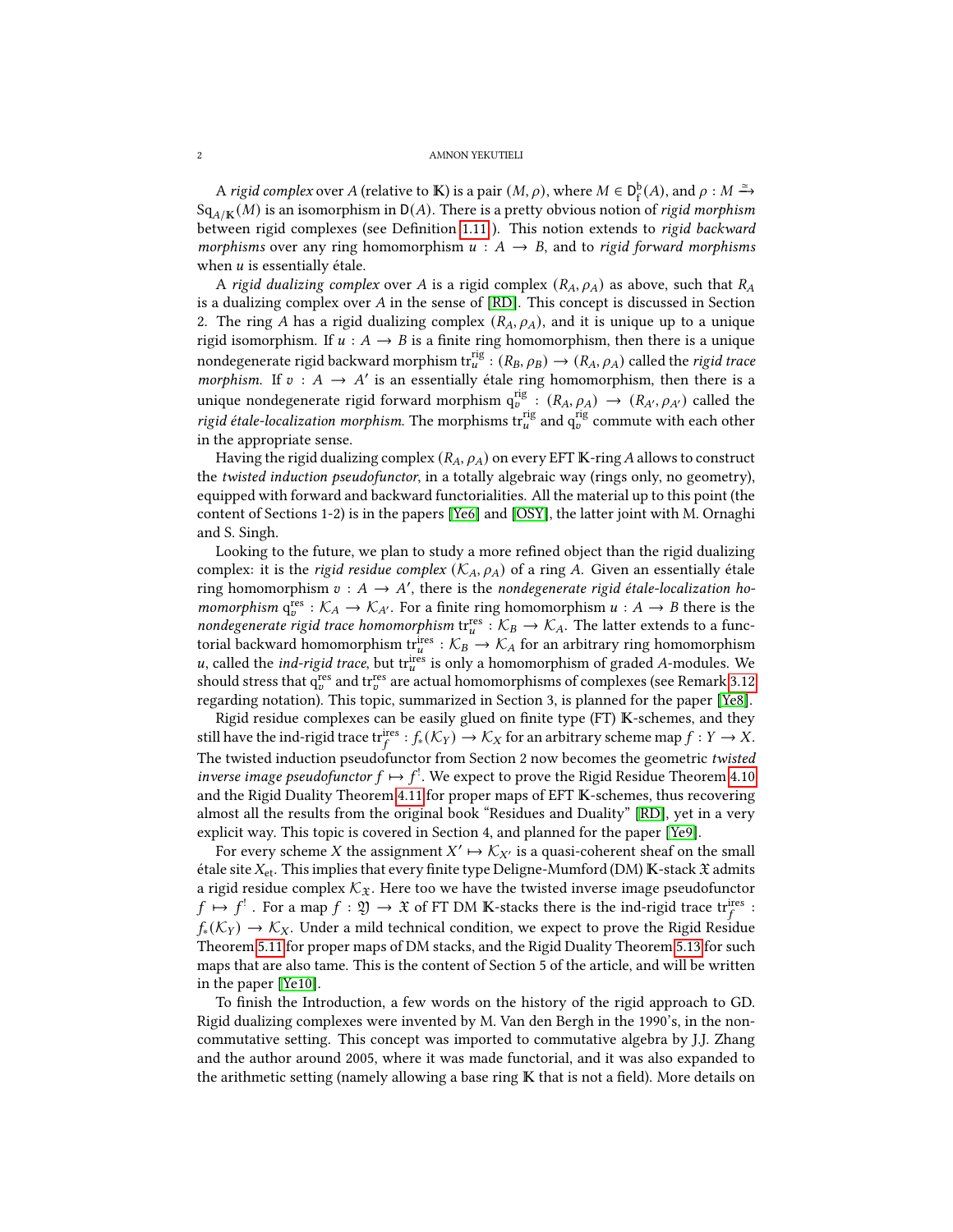the history of the topic, with references, can be found in Remark [2.14.](#page-7-0) Many of the ideas in this article were already mentioned in our lectures from 2013, see [\[Ye5\]](#page-19-6).

Acknowledgments. Because this is a project spanning almost 15 years (and counting), it is impossible to thank all the people who had contributed to it. Therefore I shall only mention my collaborator James J. Zhang with whom the project began; my current collaborators Mattia Ornaghi and Saurabh Singh; Martin Olsson and Dan Edidin who assisted me in my attempts to understand DM stacks; and Jack Hall and Amnon Neeman who explained some of their work to me. The project is currently supported by the Israel Science Foundation grant no. 824/18.

## 1. The SQUARING OPERATION AND RIGID COMPLEXES OVER RINGS

<span id="page-2-0"></span>We fix a base ring  $K$ , which is regular noetherian of finite Krull dimension (e.g. a field or  $\mathbb{Z}$ ). Recall that a commutative K-ring A is called *essentially finite type* (EFT) if it is a localization of a finite type  $K$ -ring. Note that such a ring  $A$  is noetherian and of finite Krull dimension. The category of EFT commutative  $K$ -rings is denoted by  $Rng/_{\text{eff}} K$ . All rings in this paper belong to  $Rng/_{\text{eff}} K$ .

For a ring A we denote by  $M(A)$  the abelian category of A-modules, and by  $C(A)$  the DG category of complexes of A-modules. The strict subcategory  $C_{str}(A) \subseteq C(A)$  has the same objects, but its morphisms are the degree 0 cocycles (i.e. the degree 0 homomorphisms  $\phi : M \to N$  that commute with the differentials). The derived category is D(A). The categorical localization functor  $Q : C_{str}(A) \rightarrow D(A)$  is the identity on objects, and it is universal for inverting quasi-isomorphisms in  $C_{str}(A)$ . Note that  $C_{str}(A)$  is an abelian category,  $D(A)$  is a triangulated category, and the functor Q is A-linear. Inside  $D(A)$  there is the full triangulated subcategory  $D_f^b(A)$  of complexes with bounded finitely generated cohomology. All the necessary facts about derived categories can be found in our book [\[Ye7\]](#page-19-7). Furthermore, the contents of Sections 1-3 are treated in detail in this book, under the assumption that the rings in question are flat over  $K$ .

Following [\[Ye6\]](#page-19-0) and [\[Ye7,](#page-19-7) Chapter 3], by commutative DG K-ring we mean a nonpositive strongly commutative DG ring  $\tilde{A} = \bigoplus_{i \leq 0} \tilde{A}^i$ , equipped with a ring homomorphism  $\mathbb{K} \to \tilde{A}^0$ . Strong commutativity means that  $b \cdot a = (-1)^{i \cdot j} \cdot a \cdot b$  for all  $a \in \tilde{A}^i$  and  $b \in \tilde{A}^j$ , and that  $a \cdot a = 0$  when i is odd. The DG ring  $\tilde{A}$  is said to be K-flat if it is K-flat as a DG K-module.

Let A be a ring. A K-flat commutative DG ring resolution of A is a quasi-isomorphism  $\tilde{A}$  →  $A$  from a K-flat commutative DG  $\mathbb K\text{-ring }\tilde{A}$ . Such resolutions always exist.

Here is the main theorem of [\[Ye6\]](#page-19-0):

<span id="page-2-2"></span>**Theorem 1.1** ([\[YZ1\]](#page-19-8), [\[Ye6\]](#page-19-0)). There is a functor

$$
Sq_{A/K} : D(A) \to D(A)
$$

called the squaring operation, equipped with a canonical isomorphism

$$
\mathrm{Sq}_{A/\mathbb{K}}(M) \cong \mathrm{RHom}_{\tilde{A}\otimes_{\mathbb{K}}\tilde{A}}(A, M \otimes_{\mathbb{K}}^{\mathbb{L}} M)
$$

for every K-flat commutative DG ring resolution  $\ddot{A} \rightarrow A$ .

See [\[Ye6,](#page-19-0) Theorem 0.3.4] for the precise statement. It is interesting to mention that the proof requires the use of noncommutative DG rings.

<span id="page-2-1"></span>**Theorem 1.2** ([\[YZ1\]](#page-19-8), [\[Ye6\]](#page-19-0)). The functor  $Sq_{A/K}$  is a quadratic functor, namely for a morphism  $\phi : M \to N$  in  $D(A)$  and an element  $a \in A$ , there is equality

$$
Sq_{A/K}(a \cdot \phi) = a^2 \cdot Sq_{A/K}(\phi).
$$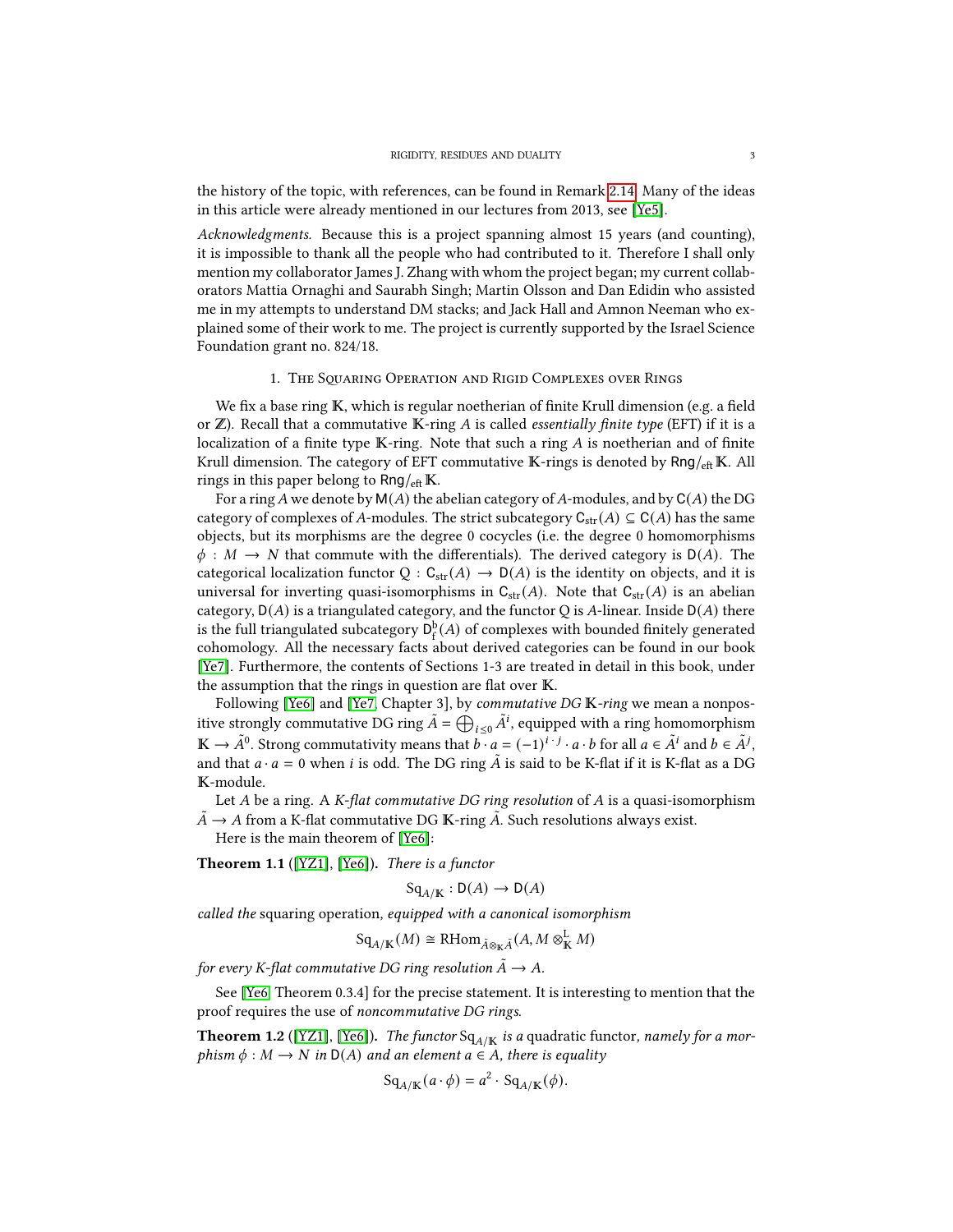<span id="page-3-3"></span>**Definition 1.3** ([\[YZ1\]](#page-19-8), [\[Ye6\]](#page-19-0)). A rigid complex over A relative to **K** is a pair  $(M, \rho)$ , consisting of a complex  $M \in D_f^b(A)$ , and an isomorphism  $\rho : M \xrightarrow{\simeq} \text{Sq}_{A/\mathbb{K}}(M)$  in  $D(A)$ , called a rigidifying isomorphism for  $M$ .

<span id="page-3-4"></span>**Definition 1.4** ([\[YZ1\]](#page-19-8), [\[Ye6\]](#page-19-0)). Suppose  $(M, \rho)$  and  $(N, \sigma)$  are rigid complexes. A rigid morphism  $\phi : (N, \sigma) \to (M, \rho)$  is a morphism  $\phi : N \to M$  in  $D(A)$ , such that the diagram



in  $D(A)$  is commutative.

We denote by  $D(A)_{\text{rig/K}}$  the category of rigid complexes and rigid morphisms between them.

<span id="page-3-2"></span>**Definition 1.5** ([\[Ye7\]](#page-19-7)). A complex  $M \in D_f^b(A)$  is said to have the *derived Morita property* if the derived homothety morphism  $A \to \text{RHom}_A(M, M)$  in  $D(A)$  is an isomorphism.

Dualizing complexes (to be recalled later) and tilting complexes (see [\[Ye7,](#page-19-7) Chapter 14]) have the derived Morita property.

<span id="page-3-0"></span>**Theorem 1.6** ([\[YZ1\]](#page-19-8), [\[Ye6\]](#page-19-0)). If  $(M, \rho)$  is a rigid complex, such that M has the derived Morita property, then the only automorphism of  $(M, \rho)$  in  $D(A)_{\text{rig/K}}$  is the identity.

The key to the proof of this theorem is the quadratic property of the functor  $Sq_{A/K}$ , see Theorem [1.2.](#page-2-1)

The squaring operation  $Sq_{A/K}$  has two kinds of functorialities, which we describe next. First there is *backward functoriality*. Given a ring homomorphism  $u : A \rightarrow B$ , and complexes  $M \in D(A)$  and  $N \in D(B)$ , a morphism  $\theta : N \to M$  in  $D(A)$  is called a backward morphism over u. The backward morphism  $\theta$  is called nondegenerate if the morphism  $N \to \text{RHom}_{A}(B, M)$  in D(B), which corresponds to  $\theta$  by adjunction, is an isomorphism.

The next theorem extends Theorem [1.1.](#page-2-2)

**Theorem 1.7** ([\[YZ1\]](#page-19-8), [\[Ye6\]](#page-19-0)). Let  $u : A \rightarrow B$  be a ring homomorphism, and let  $\theta : N \rightarrow M$ be a backward morphism in  $D(A)$  over u. Then there is a backward morphism

$$
Sq_{u/\mathbb{K}}(\theta) : Sq_{B/\mathbb{K}}(N) \to Sq_{A/\mathbb{K}}(M)
$$

in D(A) over u, with an explicit formula given suitable DG ring resolutions  $\tilde{A} \to A$  and  $B \to B$ . The operation  $\text{Sq}_{u/\mathbb{K}}(\theta)$  is functorial in  $u$  and  $\theta$ .

For a precise statement see [\[Ye6,](#page-19-0) Theorem 0.3.5].

<span id="page-3-1"></span>**Definition 1.8** ([\[YZ1\]](#page-19-8), [\[OSY\]](#page-19-2)). Let  $u : A \rightarrow B$  be a ring homomorphism, let  $(M, \rho) \in$  $D(A)_{\text{rig}/\mathbb{K}}$ , and let  $(N, \sigma) \in D(B)_{\text{rig}/\mathbb{K}}$ . A rigid backward morphism  $\theta : (N, \sigma) \to (M, \rho)$ over *u* is a backward morphism  $\theta : N \to M$  in  $D(A)$  over *u*, such that the diagram

$$
N \xrightarrow{\sigma} \operatorname{Sq}_{B/\mathbb{K}}(N)
$$
  
\n
$$
\theta \downarrow \qquad \qquad \downarrow \operatorname{Sq}_{u/\mathbb{K}}(\theta)
$$
  
\n
$$
M \xrightarrow{\rho} \operatorname{Sq}_{A/\mathbb{K}}(M)
$$

in  $D(A)$  is commutative.

Next is a generalization of Theorem [1.6.](#page-3-0)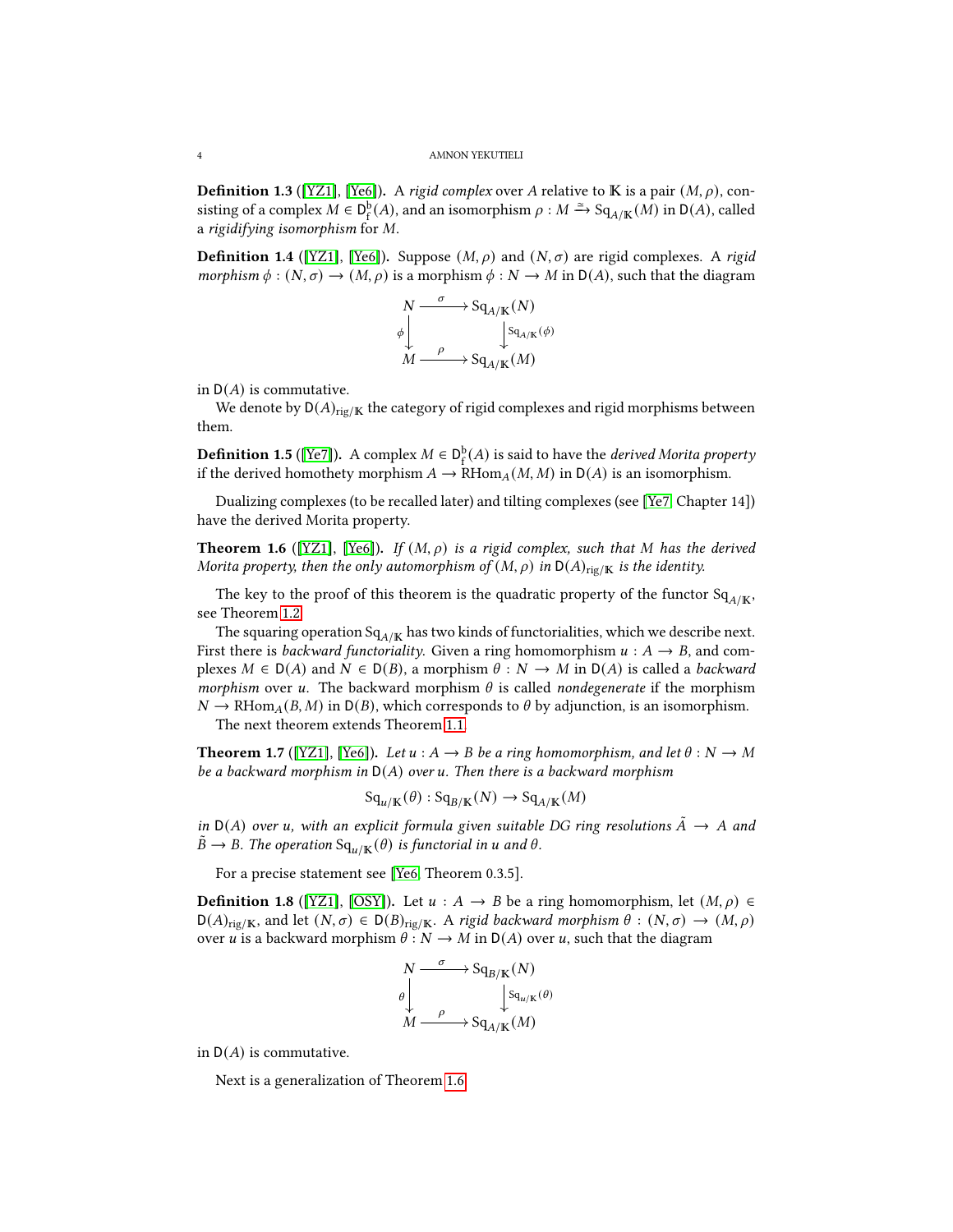**Theorem 1.9** ([\[YZ1\]](#page-19-8), [\[OSY\]](#page-19-2)). In the situation of Definition [1.8,](#page-3-1) if  $N \in D(B)$  has the derived Morita property, then there is at most one nondegenerate rigid backward morphism  $\theta : (N, \sigma) \rightarrow (M, \rho)$  over u.

The second functoriality of the squaring operation is *forward functoriality*. A homomorphism  $v : A \to A'$  is called *essentially étale* if it is EFT and formally étale. We know that an essentially étale homomorphism is at. Given an essentially étale homomorphism  $v : A \to A'$ , and complexes  $M \in D(A)$  and  $M' \in D(A')$ , a morphism  $\lambda : M \to M'$  in  $D(A)$ is called a forward morphism over v. The forward morphism  $\lambda$  is called nondegenerate if the morphism  $A' \otimes_A M \to M'$  in  $D(A')$ , which corresponds to  $\lambda$  by adjunction, is an isomorphism.

**Theorem 1.10** ([\[YZ1\]](#page-19-8), [\[OSY\]](#page-19-2)). Let  $v : A \rightarrow A'$  be an essentially étale ring homomorphism, and let  $\lambda : M \to M'$  be a forward morphism in  $D(A)$  over v. Then there is a forward morphism

$$
Sq_{\mathfrak{u}/\mathbb{K}}(\lambda) : Sq_{A/\mathbb{K}}(M) \to Sq_{A'/\mathbb{K}}(M')
$$

in  $D(A)$  over v, with an explicit formula given suitable DG ring resolutions  $\tilde{A} \to A$  and  $B \to B$ . The operation  $Sq_{\mu/\mathbb{K}}(\lambda)$  is functorial in v and  $\lambda$ .

In [\[YZ1\]](#page-19-8) we only considered the case of a *localization* homomorphism  $v : A \rightarrow A'$ . The essentially étale case, proved in [\[OSY\]](#page-19-2), is much more difficult, and it relies on a detailed study of the diagonal embedding of  $Spec(A')$  in  $Spec(A' \otimes_A A')$ .

<span id="page-4-0"></span>**Definition 1.11** ([\[YZ1\]](#page-19-8), [\[OSY\]](#page-19-2)). Let  $v : A \rightarrow A'$  be an essentially étale ring homomorphism, let  $(M, \rho) \in D(A)_{\text{rig}/K}$ , and let  $(M', \rho') \in D(A')_{\text{rig}/K}$ . A rigid forward morphism  $\lambda : (M, \rho) \to (M', \rho')$  over v is a forward morphism  $\lambda : M \to M'$  in  $D(A)$  over v, such that the diagram

$$
M \xrightarrow{\rho} \text{Sq}_{B/\mathbb{K}}(M)
$$
  
\n
$$
\lambda \downarrow \text{Sq}_{\text{D/K}}(\lambda)
$$
  
\n
$$
M' \xrightarrow{\rho'} \text{Sq}_{A/\mathbb{K}}(M')
$$

in  $D(A)$  is commutative.

Here is a second generalization of Theorem [1.6.](#page-3-0)

**Theorem 1.12** ([\[OSY\]](#page-19-2)). In the situation of Definition [1.11](#page-4-0), if  $M' \in D(A')$  has the derived Morita property, then there is at most one nondegenerate rigid forward morphism  $\lambda : (M, \rho) \rightarrow (M', \rho')$  over v.

The backward and forward squaring operations commute with each other. This is the content of the next theorem.

**Theorem 1.13** ([\[OSY\]](#page-19-2)). Suppose we are given ring homomorphisms  $u : A \rightarrow B$  and  $v :$  $A \to A'$ , such that v is essentially étale, and a backward morphism  $\theta : N \to M$  in  $D(A)$ over u. Define the ring B' := A'  $\otimes_A B$ , and the complexes  $M' := A' \otimes_A M \in D(A')$  and  $N' := B' \otimes_B N \in D(B')$ . Let  $\theta' : N' \to M'$  be the induced backward morphism in  $D(A')$ , and let  $q_M : M \to M'$  and  $q_N : N \to N'$  be the canonical nondegenerate forward morphisms. We get the following commutative diagrams

$$
A \xrightarrow{u} B
$$
\n
$$
v \downarrow w
$$
\n
$$
A' \xrightarrow{u'} B'
$$
\n
$$
M \xleftarrow{\theta} N
$$
\n
$$
q_M \downarrow \qquad \qquad q_W
$$
\n
$$
M' \xleftarrow{\theta'} N'
$$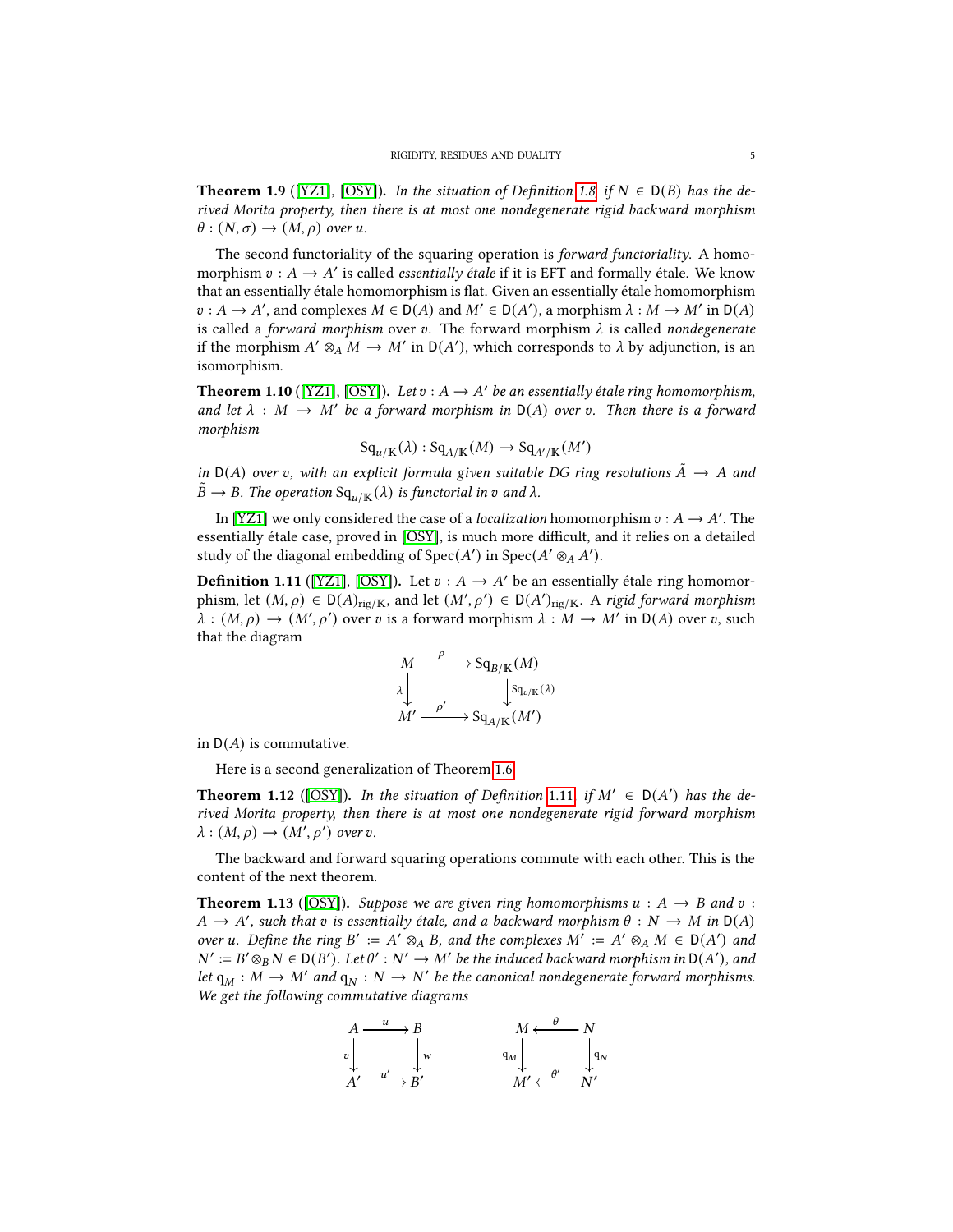in Rng/ $_{\text{eff}}$  K and in D(A). Then the diagram

(1.14) 
$$
S_{q_{A/K}}(M) \xleftarrow{S_{q_{u/K}}(\theta)} S_{q_{B/K}}(N)
$$

$$
S_{q_{v/K}(q_M)} \downarrow \qquad \qquad S_{q_{u'/K}}(M') \xleftarrow{S_{q_{u'/K}}(\theta')} S_{q_{B/K}}(N')
$$

in  $D(A)$  is commutative.

This theorem implies that there is no conflict between Definitions [1.8](#page-3-1) and [1.11](#page-4-0) when  $A = B = A'$  and  $u = v = id_A$ , in which case the morphisms  $\theta$  and  $\lambda$  in these definitions are both forward and backward morphisms.

#### 2. Rigid Dualizing Complexes over Rings

<span id="page-5-0"></span>Again  $\mathbb K$  is a regular base ring, and A is an EFT  $\mathbb K$ -ring. The next definition is taken from [\[RD\]](#page-19-1), except that the derived Morita property (Definition [1.5\)](#page-3-2) had not yet been introduced when [\[RD\]](#page-19-1) was written.

**Definition 2.1.** A complex  $R \in D_f^b(A)$  is called *dualizing* if it has finite injective dimension and the derived Morita property.

**Definition 2.2** ([\[VdB\]](#page-19-9), [\[YZ2\]](#page-19-10), [\[Ye7\]](#page-19-7), [\[OSY\]](#page-19-2)). A rigid dualizing complex over A relative to K is a rigid complex  $(R, \rho)$ , as in Definition [1.3,](#page-3-3) such that R is a dualizing complex.

<span id="page-5-1"></span>**Theorem 2.3** ([\[VdB\]](#page-19-9), [\[YZ2\]](#page-19-10), [\[OSY\]](#page-19-2)). Let  $A$  be an EFT  $K$ -ring. The ring  $A$  has a rigid dualizing complex  $(R_A, \rho_A)$ , and it is unique, up to a unique isomorphism in  $D(A)_{\text{rig/K}}$ .

The uniqueness part of this theorem is a combination of a result of Grothendieck (see [\[RD,](#page-19-1) Theorem V.3.1] or [\[Ye7,](#page-19-7) Theorem 13.1.35]), with a variation of Theorem [1.6](#page-3-0) (see [\[Ye7,](#page-19-7) Theorem 13.5.4]). Existence is much harder. The strategy of proof in [\[OSY\]](#page-19-2) is this: we factor the structure homomorphism  $u : K \to A$  into  $u = u_{loc} \circ u_{fin} \circ u_{pl}$ , where  $u_{pl} : K \to A$  $A_{\text{pl}}$  is a homomorphism to a polynomial ring over K;  $u_{\text{fin}} : A_{\text{pl}} \to A_{\text{ft}}$  is a surjection; and  $u_{\text{loc}} : A_{\text{ft}} \to A$  is a localization homomorphism. Then we show that the dualizing complexes  $R_{\text{pl}}$ ,  $R_{\text{ft}}$  and R, over the rings  $A_{\text{pl}}$ ,  $A_{\text{ft}}$  and A respectively, that are constructed in the course of the proof of [\[Ye7,](#page-19-7) Theorem 13.1.34], are all rigid. This is achieved using induced rigidity for essentially smooth ring homomorphisms, and coinduced rigidity for finite ring homomorphisms.

<span id="page-5-3"></span>**Theorem 2.4** ([\[YZ2\]](#page-19-10), [\[OSY\]](#page-19-2)). Let  $u : A \rightarrow B$  be a finite ring homomorphism. There exists a unique nondegenerate rigid backward morphism

$$
\operatorname{tr}^{\operatorname{rig}}_{u} : (R_B, \rho_B) \to (R_A, \rho_A)
$$

in  $D(A)$  over u, called the rigid trace morphism.

**Corollary 2.5** ([\[YZ2\]](#page-19-10), [\[OSY\]](#page-19-2)). Let  $A \xrightarrow{u} B \xrightarrow{v} C$  be finite ring homomorphisms. Then  $\text{tr}^{\text{rig}}_{u}\circ \text{tr}^{\text{rig}}_{v}=\text{tr}^{\text{rig}}_{v\circ u}$ , as backward morphisms  $R_C\to R_A$  in  $\textsf{D}(A)$  over  $v\circ u$ .

<span id="page-5-2"></span>**Theorem 2.6** ([\[YZ2\]](#page-19-10), [\[OSY\]](#page-19-2)). Let  $v : A \rightarrow A'$  be an essentially étale ring homomorphism. There exists a unique nondegenerate rigid forward morphism

$$
\mathrm{q}_v^{\mathrm{rig}} : (R_A, \rho_A) \to (R_{A'}, \rho_{A'})
$$

in  $D(A)$  over v, called the rigid étale-localization morphism.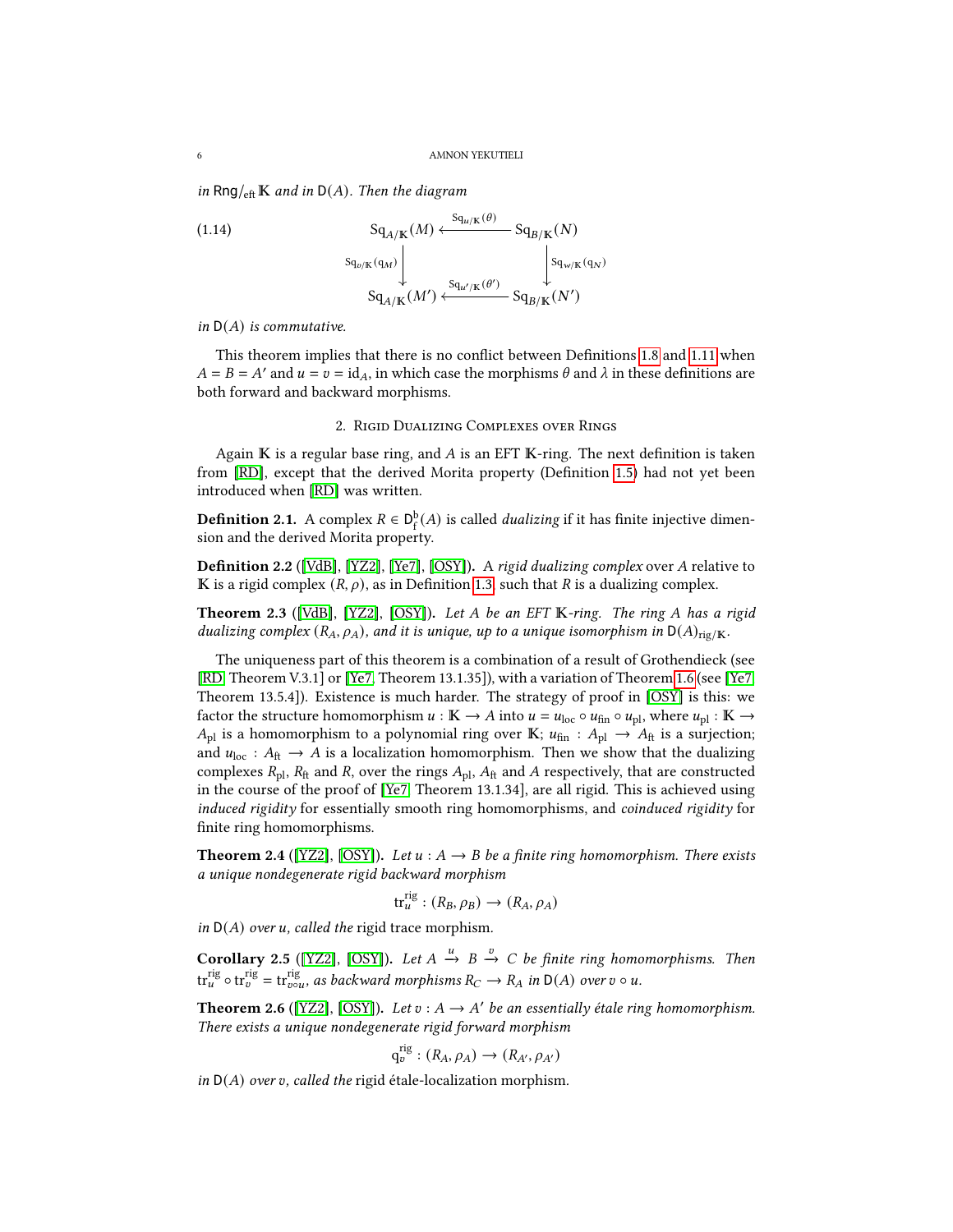**Corollary 2.7** ([\[YZ2\]](#page-19-10), [\[OSY\]](#page-19-2)). Let  $A \xrightarrow{v} A' \xrightarrow{v'} A''$  be essentially étale ring homomorphisms. Then  $q_{v'}^{rig} \circ q_v^{rig} = q_{v' \circ v}^{rig}$ , as forward morphisms  $R_A \to R_{A''}$  in  $D(A)$  over  $v' \circ v$ .

<span id="page-6-1"></span>**Theorem 2.8** ([\[YZ2\]](#page-19-10), [\[OSY\]](#page-19-2)). Suppose  $u : A \rightarrow B$  and  $v : A \rightarrow A'$  are ring homomorphisms, with u finite and v essentially étale. Define the ring  $B' := A' \otimes_A B$ . We get the following commutative diagram



in Rng/ $_{\text{eff}}$  K, in which u' is finite and w is essentially étale. Then the diagram



in  $D(A)$  is commutative.

For a ring A with rigid dualizing complex  $(R_A, \rho_A)$ , let us define the rigid auto-duality functor

<span id="page-6-2"></span>(2.9) 
$$
D_A^{rig} := \text{RHom}_A(-, R_A) : D(A) \to D(A).
$$

According to [\[RD\]](#page-19-1), or [\[Ye7,](#page-19-7) Chapter 13], the functor  ${\rm D}^{\rm rig}_A$  induces an equivalence  ${\rm D}^{\rm rig}_A$  :  $\mathsf{D}^\star_\epsilon$  $f(A)$ <sup>op</sup> → D<sub>r</sub><sup>\*</sup>(*A*), where ★ and → are reverse boundedness conditions. In particular there is the evaluation isomorphism

<span id="page-6-0"></span>(2.10) 
$$
\text{ev}: \text{Id} \xrightarrow{\simeq} \text{D}_A^{\text{rig}} \circ \text{D}_A^{\text{rig}}
$$

of triangulated functors from  $\mathsf{D}^+_{\mathrm{f}}(A)$  to itself.

The next discussion involves 2-categories and pseudofunctors. The only textbook reference for 2-categories seems to be in [\[Mc,](#page-18-1) Chapter XII]. There is a brief discussion of 2 categories and pseudofunctors in [\[SP,](#page-19-11) Section [tag=003G](https://stacks.math.columbia.edu/tag/003G)], and a summary of 2-categorical notation in Section 8.1 of our book [\[Ye7\]](#page-19-7). A detailed exposition of 2-categories and pseudofunctors can be found in Sections 1-2 of our paper [\[Ye4\]](#page-19-12). We should stress that our 2-categories are strict, and our pseudofunctors are normalized.

Recall that to a ring homomorphism  $u : A \rightarrow B$  we can associate the *derived induction* functor

(2.11) 
$$
\qquad \qquad \text{LInd}_{u} := B \otimes_A^{\mathbf{L}} (-) : \mathsf{D}_{\mathsf{f}}^-(A) \to \mathsf{D}_{\mathsf{f}}^-(B).
$$

It is the left derived functor of the *induction functor*  $\text{Ind}_u := B \otimes_A (-) : \mathsf{M}(A) \to \mathsf{M}(B)$ .

Consider the 2-category of  $K$ -linear triangulated categories, which we denote by TrCat/K. Derived induction is actually a pseudofunctor

$$
\text{(2.12)} \quad \text{LInd}: \text{Rng/}_{\text{eft}} K \to \text{TrCat}/K,
$$

sending a ring A to the category  $D_f^-(A)$ , and a ring homomorphism  $u : A \to B$  to the functor LInd<sub>u</sub>. The composition isomorphisms of LInd arise from those of the plain induction pseudofunctor Ind; and these are just the associativity isomorphisms for tensor products.

The next result is our ring-theoretic version of the geometric twisted inverse pseudofunctor  $f \mapsto f^!$  from [\[RD\]](#page-19-1). See Theorem [4.9](#page-12-2) for our geometric result.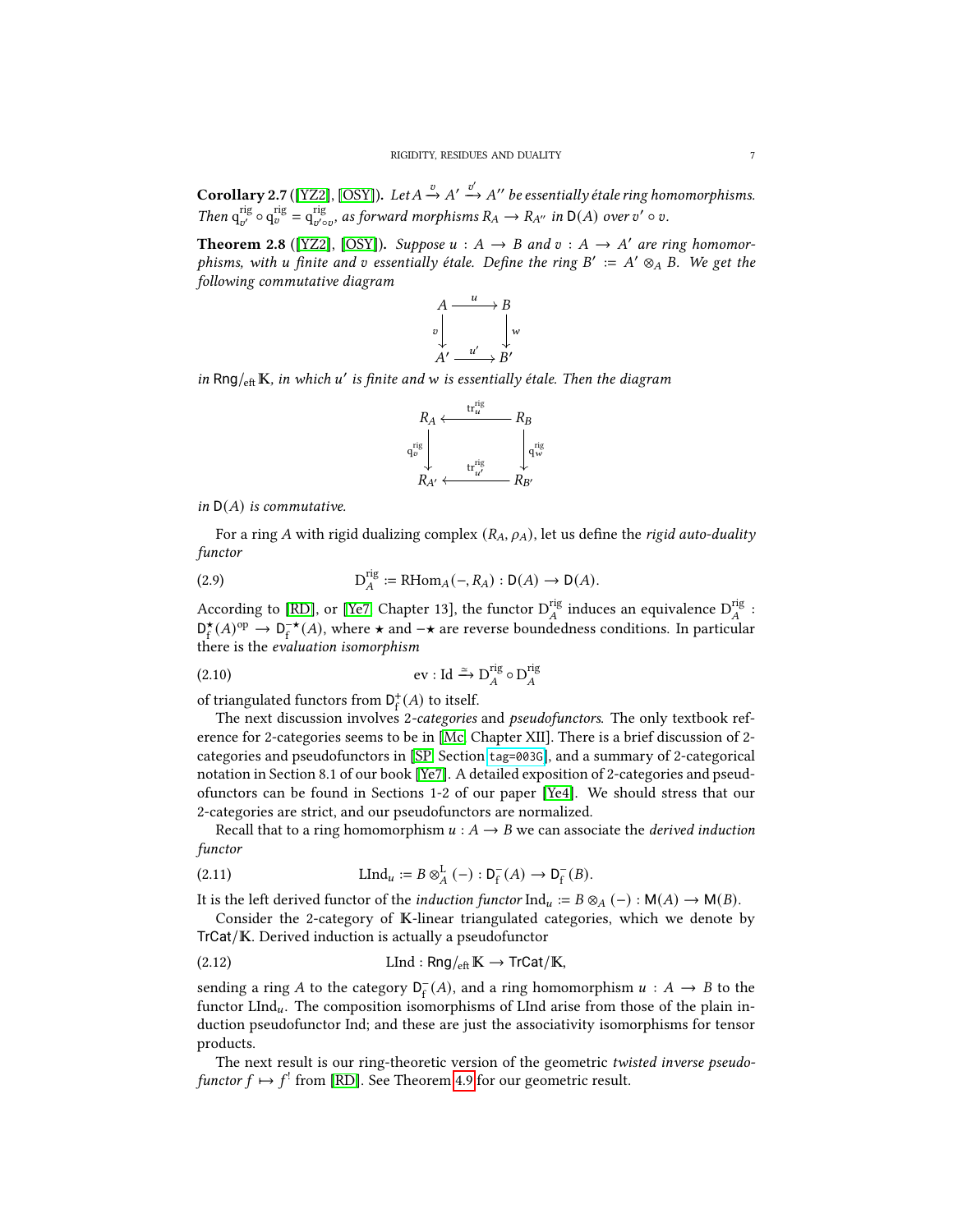<span id="page-7-1"></span>Theorem 2.13 ([\[YZ2\]](#page-19-10), [\[OSY\]](#page-19-2)). There is a unique pseudofunctor

$$
\text{TwInd}: \text{Rng/}_{\text{eff}}\mathbb{K} \to \text{TrCat}/\mathbb{K}
$$

called twisted induction, with these properties:

- (1) To an object  $A \in \text{Rng}_{\text{eff}} \mathbb{K}$  it assigns the triangulated category  $D_f^+(A)$ .
- (2) To a morphism  $u : A \to B$  in Rng/ $_{\text{eff}}$  K it assigns the triangulated functor

$$
\mathrm{TwInd}_{u} := \mathrm{D}_{B}^{\mathrm{rig}} \circ \mathrm{LInd}_{u} \circ \mathrm{D}_{A}^{\mathrm{rig}} : \, \mathrm{D}_{f}^{+}(A) \to \mathrm{D}_{f}^{+}(B).
$$

(3) The composition isomorphisms of TwInd come from the evaluation isomorphisms of the rigid auto-duality functors [\(2.10\)](#page-6-0), combined with the composition isomorphisms of the pseudofunctor LInd.

In the next section we shall see how TwInd interacts with rigid traces and rigid étalelocalizations.

<span id="page-7-0"></span>Remark 2.14. Observe that the pseudofunctor TwInd is constructed purely by algebraic methods, namely without geometry, and especially without global duality, which is a key ingredient in all earlier approaches to GD. The only other such purely algebraic construction we are aware of is the very recent one by P. Scholze and D. Clausen [\[Sc\]](#page-19-13). They use condensed mathematics, and so far it works only for FT  $\mathbb Z$ -rings.

Remark 2.15. Here are a few historical details on the squaring operation and rigid dualizing complexes.

Noncommutative dualizing complexes were introduced in our 1992 paper [\[Ye3\]](#page-19-14). These are complexes of bimodules over a NC ring  $A$ , central over a base field  $K$ , satisfying conditions similar to those of commutative dualizing complexes.

Noncommutative rigid dualizing complexes were invented by M. Van den Bergh in 1997, in his seminal paper [\[VdB\]](#page-19-9). Observe the similarity between the squaring operation (Theorem [1.1\)](#page-2-2) and Hochschild cohomology. This is not a coincidence. An idea similar to that of a NC rigid dualizing complex was independently discovered by M. Kontsevich in the late 1990's, and it is one of the cornerstones of the theory of Calabi-Yau categories that emerged from the work of Kontsevich and others. These NC theories are explained in [\[Ye7,](#page-19-7) Chapter 18].

J.J. Zhang and the author imported the concept of rigid dualizing complexes back to commutative algebra and algebraic geometry. We added two features to the original concept of NC rigidity of Van den Bergh: the functoriality of rigid complexes, and the passage from base field to base ring, which is sometimes referred to as the arithmetic setting. This was done in our papers [\[YZ1\]](#page-19-8) and [\[YZ2\]](#page-19-10) from around 2008. As already mentioned in Section 1, the generalization from base field to base ring required the use of  $DG$  ring resolutions.

Unfortunately there were several serious errors regarding the manipulation of DG rings in the paper  $[YZ1]$ , and these errors affected some constructions and proofs in  $[YZ1]$ and [\[YZ2\]](#page-19-10). Interestingly, our main results in these two paper were correct, as we now know.

The errors in [\[YZ1\]](#page-19-8) and [\[YZ2\]](#page-19-10) were discovered by the authors of [\[AILN\]](#page-18-2) in 2010, and they also fixed one of these errors. (However, contrary to the norms of ethical scien-tific conduct, the authors of [\[AILN\]](#page-18-2) failed to inform us of the errors in our work before publishing their own paper.)

This accident – the errors regarding  $DG$  rings – took a lot of time and effort to correct. Some of the errors were fixed in our paper [\[Ye6\]](#page-19-0) from 2016, and the rest are corrected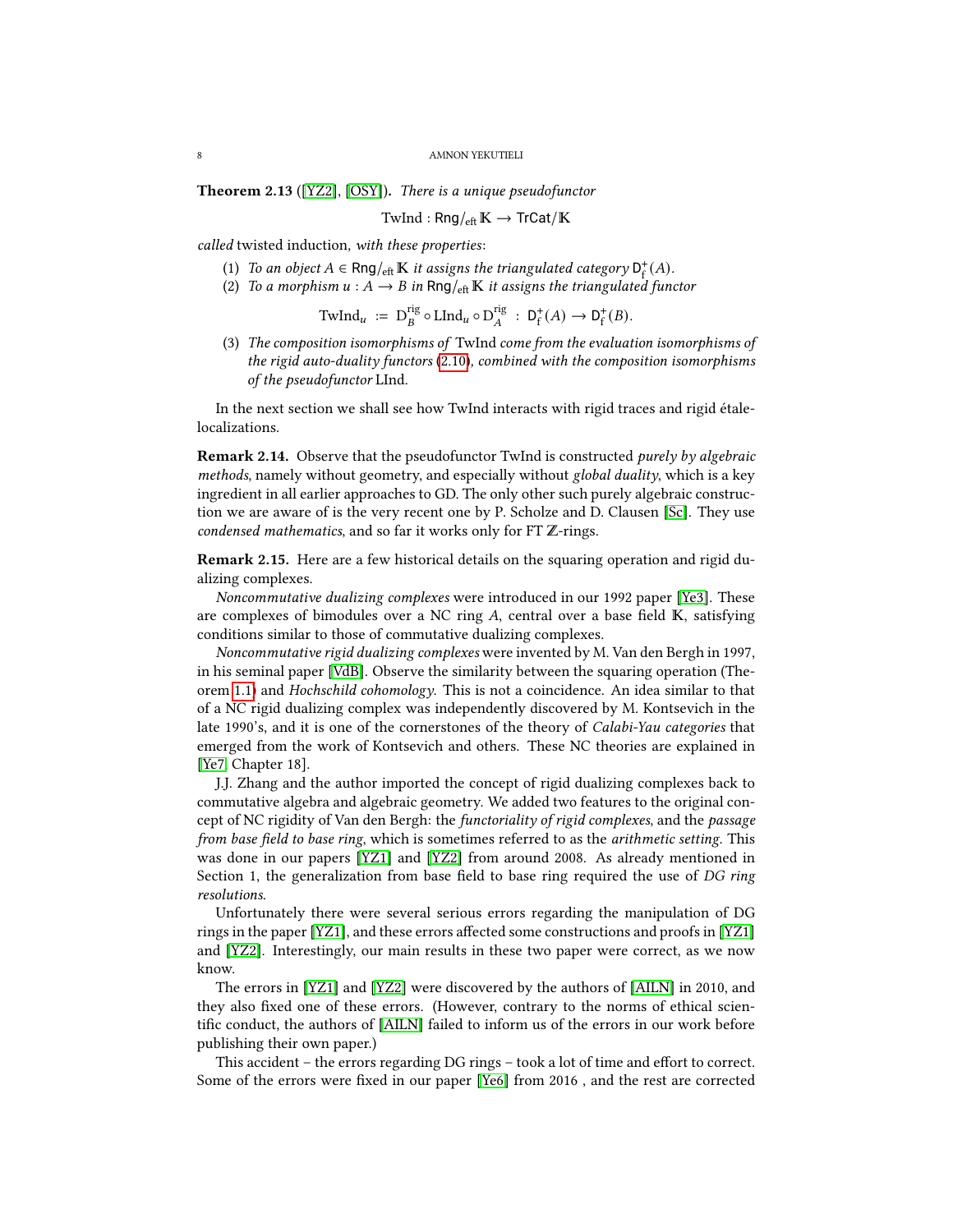in the upcoming paper [\[OSY\]](#page-19-2), which is joint work with M. Ornaghi and S. Singh. This is one of the main reasons the project discussed in this article was delayed for so many years.

## 3. Rigid Residue Complexes over Rings

<span id="page-8-0"></span>Now we enter the zone of "anticipated results": many of the results still only have sketchy proofs, and should therefore be regarded with caution. Such a theorem will be labeled **Theorem<sup>(\*)</sup>.** 

Recall that we are still working in  $Rng/_{\text{eff}} K$ , where K is a regular noetherian base ring. If  $L \in \text{Rng}/_{\text{eff}}$  K is a field, then its rigid dualizing complex  $R_L$  must be isomorphic to  $L[d]$ for some integer d. We define the rigid dimension of L to be rig.dim $_{\mathbb{K}}(L) := d$ .

**Example 3.1.** If the base ring **K** is a field, then rig.dim<sub>**K**</sub>(*L*) = tr.deg<sub>**K**</sub>(*L*), the transcendence degree. On the other hand, for  $\mathbb{K} = \mathbb{Z}$  and  $\overline{L} = \mathbb{F}_p$  we have rig.dim<sub> $\mathbb{Z}(\mathbb{F}_p) = -1$ .</sub>

Now take an arbitrary  $A \in \text{Rng}_{\text{eff}} K$ . For a prime ideal  $\mathfrak{p} \subseteq A$ , with residue field  $\mathbf{k}(\mathfrak{p})$ , we define rig.dim $_{\mathbb{K}}(\mathfrak{p}) := \text{rig.dim}_{\mathbb{K}}(\mathbf{k}(\mathfrak{p}))$ . The resulting function rig.dim $_{\mathbb{K}} : \text{Spec}(A) \to$  $\mathbb Z$  has the expected property: it drops by 1 if  $\mathfrak p \subseteq \mathfrak q$  is an immediate specialization of primes. The function rig.dim<sub>K</sub> is bounded, since  $Spec(A)$  is finite dimensional. See [\[Ye7,](#page-19-7) Theorem 13.3.3].

For any  $p \in Spec(A)$  we denote by  $J(p)$  the injective hull of the  $A_p$ -module  $k(p)$ . This is an indecomposable injective  $A$ -module. According to the Matlis classification, every injective A-module is a direct sum, often infinite, of such modules  $J(\mathfrak{p})$ . See [\[Ye7,](#page-19-7) Section 13.2] for a detailed discussion, and Remark [3.13](#page-10-2) on the possible functorial properties of  $J(p)$ .

The following definition is a refinement of the concept of residual complex from [\[RD\]](#page-19-1).

<span id="page-8-2"></span>**Definition 3.2.** A rigid residue complex over A relative to  $\mathbb{K}$  is a rigid dualizing complex  $(\mathcal{K}_A, \rho_A)$  of this special sort: for every  $d \in \mathbb{Z}$  there is an isomorphism of A-modules

$$
\mathcal{K}_A^{-d} \cong \bigoplus_{\substack{\mathfrak{p} \in \mathrm{Spec}(A) \\ \mathrm{rig.dim}_\mathbb{K}(\mathfrak{p}) = d}} J(\mathfrak{p}) \ .
$$

Recall the category of rigid complexes  $D(A)_{\text{rig}/K}$  from Definition [1.4.](#page-3-4)

**Definition 3.3.** A morphism of rigid residue complexes  $\phi$  :  $(\mathcal{K}_A, \rho_A) \to (\mathcal{K}'_A, \rho'_A)$  is a homomorphism  $\phi : \mathcal{K}_A \to \mathcal{K}_A'$  in  $C_{str}(A)$ , such that  $Q(\phi) : (\mathcal{K}_A, \rho_A) \to (\mathcal{K}_A', \rho_A')$  is a morphism in  $D(A)_{\text{rig}/K}$ . We denote by  $C(A)_{\text{res}/K}$  the category of rigid residue complexes.

Note the unusual *mixed nature* of this definition: a morphism  $\phi$  in C(A)<sub>res/K</sub> is literally is homomorphism of complexes, but the condition it must satisfy is in the derived category.

Theorem 3.4 ([\[Ye7\]](#page-19-7), [\[OSY\]](#page-19-2)). Let A be an EFT K-ring. The ring A has a rigid residue complex  $(\mathcal{K}_A, \rho_A)$  and it is unique, up to a unique isomorphism in  $C(A)_{res/K}$ .

This theorem is not actually stated in either of these references, yet it is easily proved by combining several results from them (Theorem [2.3](#page-5-1) above, proved in [\[OSY\]](#page-19-2), and [\[Ye7,](#page-19-7) Theorems 13.3.15 and 13.3.17]).

Let us now mention several important functorial properties of rigid residue complexes.

<span id="page-8-1"></span>**Theorem<sup>(\*)</sup> 3.5** ([\[Ye8\]](#page-19-3)). Suppose  $v : A \rightarrow A'$  is an essentially étale homomorphism of EFT K-rings. There is a unique nondegenerate forward homomorphism  $q_v^{res}: K_A \to K_{A'}$  in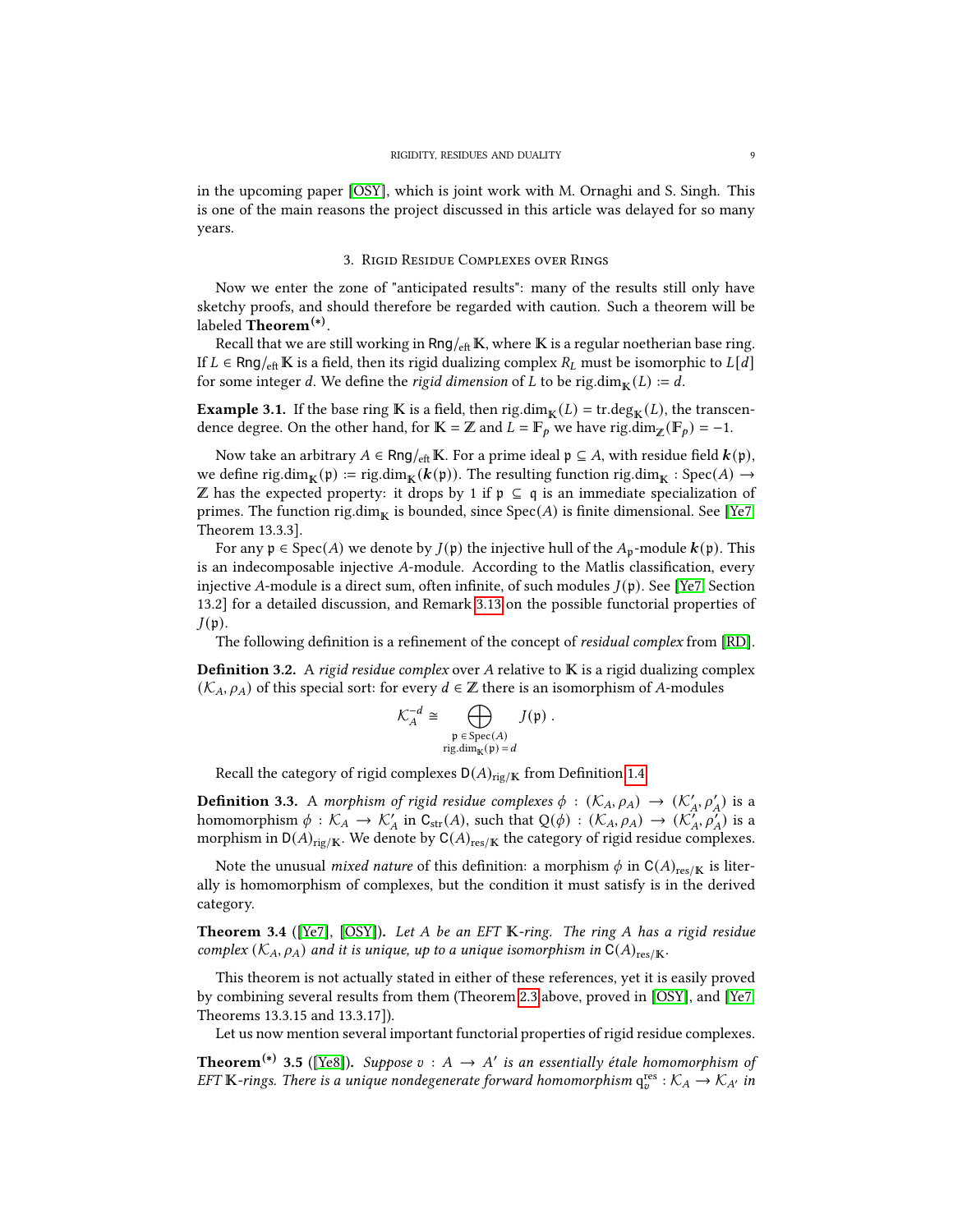$C_{str}(A)$ , called the rigid étale-localization homomorphism, such that  $Q(q_o^{res})$  :  $(\mathcal{K}_A, \rho_A) \to$  $(\mathcal{K}_{A'}, \rho_{A'})$  is the rigid étale-localization morphism  $\mathrm{q}_v^{\text{rig}}$  from Theorem [2.6](#page-5-2).

<span id="page-9-3"></span>**Corollary<sup>(\*)</sup> 3.6** ([\[Ye8\]](#page-19-3)). The assignment  $A' \mapsto \mathcal{K}_{A'}$  extends uniquely to a quasi-coherent sheaf on the small étale site of  $Spec(A)$ .

This corollary will be crucial when we get to DM stacks.

<span id="page-9-0"></span>**Theorem<sup>(\*)</sup> 3.7** ([\[Ye8\]](#page-19-3)). Suppose  $u : A \rightarrow B$  is a finite homomorphism of EFT K-rings. There is a unique nondegenerate backward homomorphism  $tr_u^{res}: K_B \to K_A$  in  $C_{str}(A)$ , called the rigid trace homomorphism, such that  $Q(\text{tr}_{u}^{\text{res}}): (\mathcal{K}_B, \rho_B) \to (\mathcal{K}_A, \rho_A)$  is the rigid trace morphism  $\text{tr}_{u}^{\text{rig}}$  from Theorem [2.4](#page-5-3).

The uniqueness implies that the rigid trace is functorial on finite homomorphisms.

<span id="page-9-1"></span>**Theorem<sup>(\*)</sup> 3.8** ([\[Ye8\]](#page-19-3)). Suppose we are given a finite ring homomorphism  $u : A \rightarrow B$  and an essentially étale ring homomorphism  $v : A \to A'$ . Define the ring  $B' := A' \otimes_A B$ , and the homomorphisms  $u' : A' \to B'$  and  $w : B \to B'$  as in Theorem [2.8](#page-6-1), which are finite and essentially étale, respectively. Then the diagram



in  $C_{str}(A)$  is commutative.

<span id="page-9-2"></span>**Theorem<sup>(\*)</sup> 3.9** ([\[Ye8\]](#page-19-3)). For every homomorphism  $u : A \to B$  in Rng/<sub>eft</sub> K there is a unique backward homomorphism of graded A-modules  $tr_u^{ires}: K_B \to K_A$ , called the ind-rigid trace homomorphism, satisfying these conditions:

- ► If *u* is a finite homomorphism, then  $tr_u^{ires} = tr_u^{res}$ , the rigid trace from Theorem [3.7](#page-9-0).
- ► The ind-rigid trace tri<sup>ties</sup> commutes with the rigid étale-localizations  $q_v^{res}$  from Theorem [3.5](#page-8-1).
- ► Functoriality:  $\text{tr}_{u_2 \circ u_1}^{\text{ires}} = \text{tr}_{u_1}^{\text{ires}} \circ \text{tr}_{u_2}^{\text{ires}}.$

**Remark 3.10.** If  $u : A \rightarrow B$  is not finite, then usually the ind-rigid trace trace is not a morphism in  $C_{str}(A)$ , i.e. it does not commute with the differentials. This same behavior already occurred for the trace in [\[RD,](#page-19-1) Section VI.4]. See the Rigid Residue Theorem [4.10](#page-12-0) for the case of a proper map of schemes.

Observe that the rigid auto-duality functor  $D_A^{rig}$  from [\(2.9\)](#page-6-2) now becomes

$$
\mathcal{D}_A^{\text{rig}} = \text{Hom}_A(-, \mathcal{K}_A) : \mathcal{D}_f(A)^{\text{op}} \to \mathcal{D}_f(A).
$$

This means that the twisted induction pseudofunctor TwInd gets a lot more structure from the results of this section.

A ring homomorphism  $v : A \rightarrow A'$  is called *faithfully étale* if it is étale and faithfully flat. In other words, if the map of affine schemes  $Spec(A') \rightarrow Spec(A)$  is étale and surjective.

<span id="page-9-4"></span>**Theorem<sup>(\*)</sup> 3.11** (Étale Codescent, [\[Ye8\]](#page-19-3)). Suppose  $v : A \rightarrow A'$  is a faithfully étale ring homomorphism. Let  $A'' := A' \otimes_A A'$ , and let  $w_1, w_2 : A' \to A''$  be the two inclusions. Then for every integer  $i$  the sequence of A-module homomorphisms

$$
\mathcal{K}_{A''}^i \xrightarrow{\mathrm{tr}^{\mathrm{ires}}_{\mathbf{w}_2}-\mathrm{tr}^{\mathrm{ires}}_{\mathbf{w}_1}} \mathcal{K}_{A'}^i \xrightarrow{\mathrm{tr}^{\mathrm{ires}}_{v}} \mathcal{K}_{A}^i \to 0
$$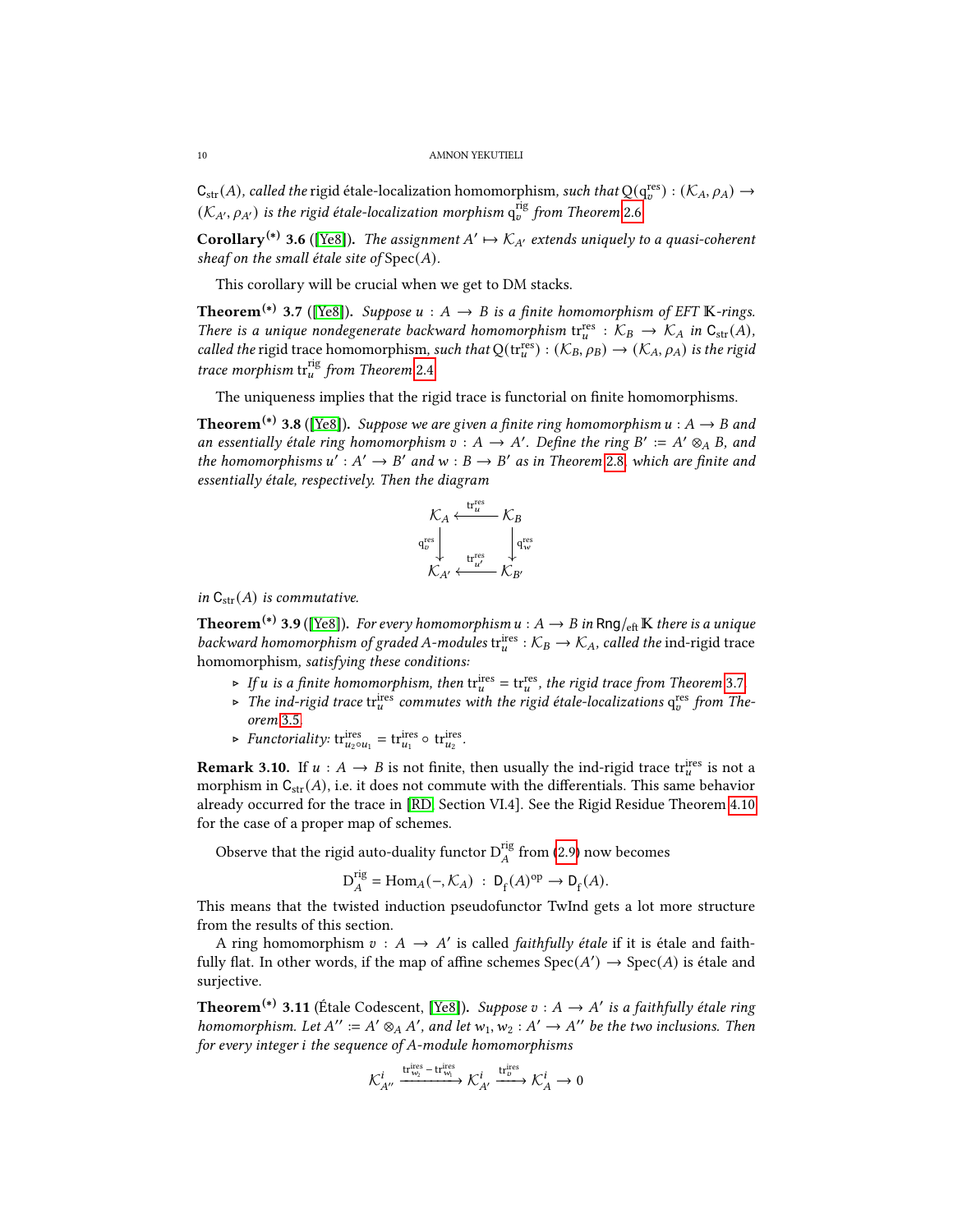is exact.

We have not encountered any similar result in the literature. For us this theorem will be required for producing ind-rigid traces for maps of DM stacks.

<span id="page-10-1"></span>**Remark 3.12.** A few words on notation. In Section [2](#page-5-0) we used the notation  $\text{tr}_{u}^{\text{rig}}$  and  $\mathrm{q}_v^{\mathrm{rig}}$  for the rigid trace and rigid étale-localization morphisms, respectively, which are morphisms between dualizing complexes in  $D(A)$ . We use the modified notation traces and  $q_v^{\text{res}}$  for the corresponding homomorphisms between rigid residue complexes in  $\mathcal{C}_{\text{str}}(A)$ . They are related as follows:  $\text{tr}_{u}^{\text{rig}} = Q(\text{tr}_{u}^{\text{res}})$  and  $q_{v}^{\text{rig}} = Q(q_{v}^{\text{res}})$ , where  $Q: \text{C}_{\text{str}}(A) \to \text{D}(A)$ is the categorical localization functor.

<span id="page-10-2"></span>**Remark 3.13.** It is important to mention that the indecomposable injective  $A$ -module  $J(\mathfrak{p})$  is unique only up to isomorphism, and without added structure such an isomorphism cannot be made unique or "canonical". To see this, note that the automorphism group of  $J(\mathfrak{p})$  is the group of invertible elements  $\widehat{A}_{\mathfrak{p}}^{\times}$  of the complete local ring  $\widehat{A}_{\mathfrak{p}}$ , and the subgroup of  $\widehat{A}_{\nu}^{\times}$  consisting of the elements congruent to 1 modulo p (usually a huge subgroup) acts trivially on the submodule  $k(p) \subseteq J(p)$ . This implies that there is nothing canonical about the embedding  $k(\mathfrak{p}) \hookrightarrow J(\mathfrak{p})$ .

There are ways to enhance  $J(\mathfrak{p})$  with some extra structure. In our context, the rigid residue complex  $(\mathcal{K}_{A_{\mathfrak{p}}}, \rho_{A_{\mathfrak{p}}})$  of  $A_{\mathfrak{p}}$  (relative to K) has the property that the  $A_{\mathfrak{p}}$ -module  $\mathcal{K}_{A_{\mathfrak{p}}}^{-d}$ , where  $d := \text{rig.dim}_{\mathbb{K}}(\mathfrak{p})$ , is isomorphic to  $J(\mathfrak{p})$ , by Definition [3.2.](#page-8-2) A more global way to "rigidify"  $J(\mathfrak{p})$  is to consider the A-module  $\Gamma_{\mathfrak{p}}(\mathcal{K}_A^{-d})$ , the  $\mathfrak{p}$ -torsion submodule of  $\mathcal{K}_A^{-d}$ . The forward functoriality  $q_v^{res}: \mathcal{K}_A \to \mathcal{K}_{A_p}$ , which is associated to the localization ring homomorphism  $v : A \to A_p$ , induces an isomorphism  $\Gamma_p(\mathcal{K}_A^{-d}) \xrightarrow{\simeq} \mathcal{K}_{A_p}^{-d}$ . According to Theorems [3.5,](#page-8-1) [3.7](#page-9-0) and [3.8,](#page-9-1) the modules  $\mathcal{K}_{A_p}^{-d}$  and  $\Gamma_p(\mathcal{K}_A^{-d})$  are functorial, in two directions, in the rings  $A_p$  and A respectively. Thus these are "canonical incarnations" of  $J(p)$ .

Other ways to obtain "canonical incarnations" of  $J(\mathfrak{p})$  are using *local duality* – this is implicit throughout [\[RD\]](#page-19-1); or using coefficient fields and higher completions (see e.g. [\[Ye1\]](#page-19-15) and [\[Ye2\]](#page-19-16)).

## 4. Rigidity, Residues and Duality for Schemes

<span id="page-10-0"></span>Recall that  $K$  is a regular finite dimensional noetherian base ring. We use the notation  $Sch/_{ft}$  K for the category of finite type (FT) K-schemes.

Consider a FT K-scheme X. If  $U \subseteq X$  is an affine open set, then  $A := \Gamma(U, \mathcal{O}_X)$  is a FT K-ring. Given a quasi-coherent  $\mathcal{O}_X$ -module, for every affine open set U we get an A-module  $M := \Gamma(U, \mathcal{M})$ . The resulting functor  $\Gamma(U, -) : \text{QCoh}(X) \to \text{Mod}(A)$  is exact.

**Remark 4.1.** The theory discussed in this section extends easily to *essentially finite type* K-schemes. But the geometry of EFT K-schemes is a bit messy (or perhaps the foundations have not been studied well enough yet), and therefore we will not talk about them here. The paper [\[Ye9\]](#page-19-4) does deal with EFT K-schemes, by making special adjustments to overcome a few annoying technicalities.

If  $V \subseteq U$  is an inclusion of affine open sets in X, then geometric restriction rest  $V/U$ :  $\Gamma(U, \mathcal{O}_X) \to \Gamma(V, \mathcal{O}_X)$  is an étale ring homomorphism. For  $\mathcal{M} \in \text{QCoh}(X)$  we get a nondegenerate forward homomorphism  $\text{rest}_{V/U} : \Gamma(U, \mathcal{M}) \to \Gamma(V, \mathcal{M})$  of  $\Gamma(U, \mathcal{O}_X)$ modules.

According to the Grothendieck-Matlis classification of injective  $\mathcal{O}_X$ -modules from [\[RD,](#page-19-1) Section II.7], every quasi-coherent  $\mathcal{O}_X$ -module M admits a monomorphism  $\mathcal{M} \hookrightarrow \mathcal{I}$ ,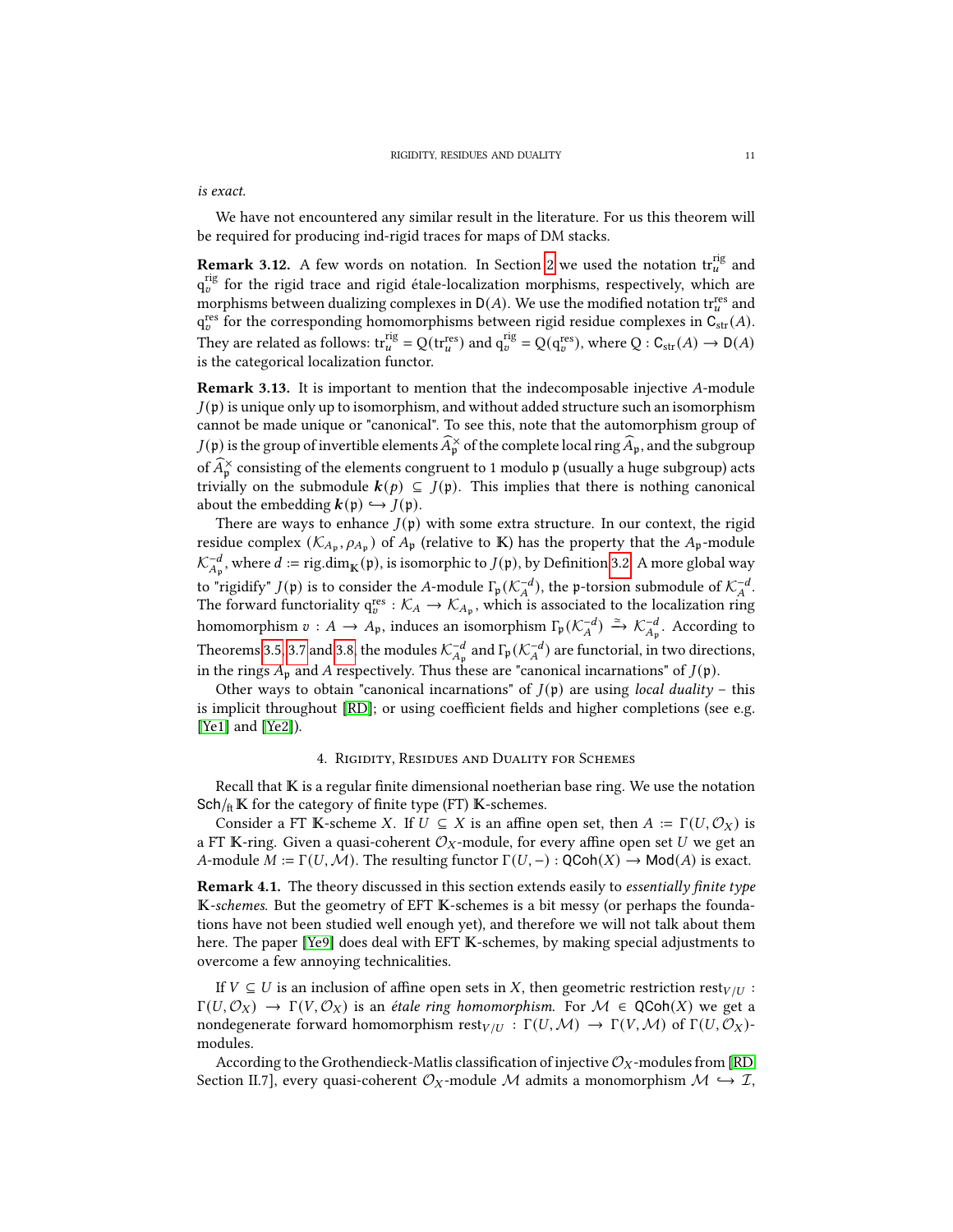where  $\mathcal I$  is an  $\mathcal O_X$ -module that is both quasi-coherent and injective in the category  $Mod(X)$  of all  $\mathcal{O}_X$ -modules. In particular, the object  $\mathcal I$  is injective in the full subcategory QCoh(X) of Mod(X). We call such an object  $\mathcal I$  a quasi-coherent injective  $\mathcal O_X$ -module. Every quasi-coherent injective  $\mathcal{O}_X$ -module  $\mathcal I$  is a direct sum (often infinite) of indecomposable quasi-coherent injective  $\mathcal{O}_X$ -modules. These indecomposable quasi-coherent injective  $\mathcal{O}_X$ -modules are classified by points  $x \in X$ . For every point x the corresponding indecomposable injective  $\mathcal{J}(x)$  is a skyscraper quasi-coherent  $\mathcal{O}_X$ -module with support the closed set  $\{x\}$ , and whose stalk at x is the injective hull of the residue field  $\mathbf{k}(x)$ over the local ring  $\mathcal{O}_{X,x}$ . To match this with the ring theoretic Matlis classification from Section 3, when  $X = \text{Spec}(A)$  is affine, and  $x = \mathfrak{p}$ , then  $\mathcal{J}(x) \cong J(\mathfrak{p})$  as modules over  $\mathcal{O}_{X,x} \cong A_{\mathfrak{p}}.$ 

**Definition 4.2** ([\[Ye9\]](#page-19-4)). Let *X* be a FT K-scheme. A rigid residue complex on *X* (relative to  $\mathbb{K}$ ) is a pair  $(\mathcal{K}_X, \boldsymbol{\rho}_X)$  consisting of these data:

- (a) A bounded complex  $\mathcal{K}_X$  of quasi-coherent injective  $\mathcal{O}_X$ -modules,
- (b) A collection  $\rho_X := \{ \rho_U \}$  indexed by the affine open sets  $U \subseteq X$ , where each  $\rho_U$ is a rigidifying isomorphism for the complex of  $\Gamma(U, \mathcal{O}_X)$ -modules  $\Gamma(U, \mathcal{K}_X)$ , in the sense of Definition [1.3.](#page-3-3)

There are two conditions:

- (i) For every U, the pair  $(\Gamma(U,\mathcal{K}_X), \rho_U)$  is a rigid residue complex over the ring Γ(*U*,  $\mathcal{O}_X$ ), in the sense of Definition [3.2.](#page-8-2)
- (ii) For every inclusion  $V \subseteq U$  of affine open sets, the nondegenerate forward homomorphism  $\text{rest}_{V/U} : \Gamma(U, \mathcal{K}_X) \to \Gamma(V, \mathcal{K}_X)$  is the unique rigid étale-localization homomorphism between these rigid residue complexes (see Theorem<sup>(\*)</sup> [3.5\)](#page-8-1).

The collection  $\rho_X^+$  is called a *rigid structure* on the complex  $\mathcal{K}_X$ .

**Definition 4.3** ([\[Ye9\]](#page-19-4)). Suppose  $(\mathcal{K}_X, \boldsymbol{\rho}_X)$  and  $(\mathcal{K}'_X, \boldsymbol{\rho}'_X)$  are two rigid residue complexes on the FT K-scheme X. A morphism of rigid residue complexes  $\phi : (K_X, \rho_X) \to (K'_X, \rho'_X)$ is a homomorphism  $\phi : \mathcal{K}_X \to \mathcal{K}'_X$  of complexes of  $\mathcal{O}_X$ -modules, such that for every affine open set U, with  $A := \Gamma(U, \mathcal{O}_X)$ , the homomorphism  $\Gamma(U, \phi)$  is a morphism in  $C(A)_{res/K}.$ 

The next four theorems are easy consequences of the corresponding theorems for rings in Section [3,](#page-8-0) combined with descent for QC sheaves on schemes.

**Theorem** $^{(*)}$  **4.4** ([\[Ye9\]](#page-19-4)). Every FT  $\mathbb K$ -scheme  $X$  has a rigid residue complex  $(\mathcal K_X, \bm\rho_X)$ , and it is unique up to a unique isomorphism of rigid residue complexes.

<span id="page-11-0"></span>**Theorem<sup>(\*)</sup> 4.5** ([\[Ye9\]](#page-19-4)). For every map  $f : Y \to X$  between FT K-schemes there is a unique homomorphism of graded quasi-coherent  $\mathcal{O}_X$ -modules trifes :  $f_*(\mathcal{K}_Y) \to \mathcal{K}_X$ , called the ind-rigid trace homomorphism, which extends the ind-rigid trace homomorphism  $\mathrm{tr}^\mathrm{ires}_{(-)}$  on  $\mathbb K$ -rings from Theorem [3.9](#page-9-2). The homomorphism  $\mathrm{tr}_f^{\mathrm{ires}}$  is functorial in  $f.$ 

If f is a finite map of schemes, then  $\text{tr}_{f}^{\text{ires}}$  is a homomorphism of complexes – this is immediate from the result for rings. The case of a *proper map* will be mentioned soon.

<span id="page-11-1"></span>**Theorem<sup>(\*)</sup> 4.6** ([\[Ye9\]](#page-19-4)). For every étale map  $g : X' \to X$  between FT  $\mathbb{K}$ -schemes there is a unique homomorphism of complexes of quasi-coherent  $\mathcal{O}_X$ -modules  $q_a^{res}: \mathcal{K}_X \to g_*(\mathcal{K}_{X'})$ , called the rigid étale-localization homomorphism, which extends the rigid étale-localizations homomorphism  $q^{\text{res}}_{(-)}$  on  $\mathbb K\text{-}rings$  from Theorem [3.5](#page-8-1). The homomorphism  $q^{\text{res}}_g$  is functorial in such maps q.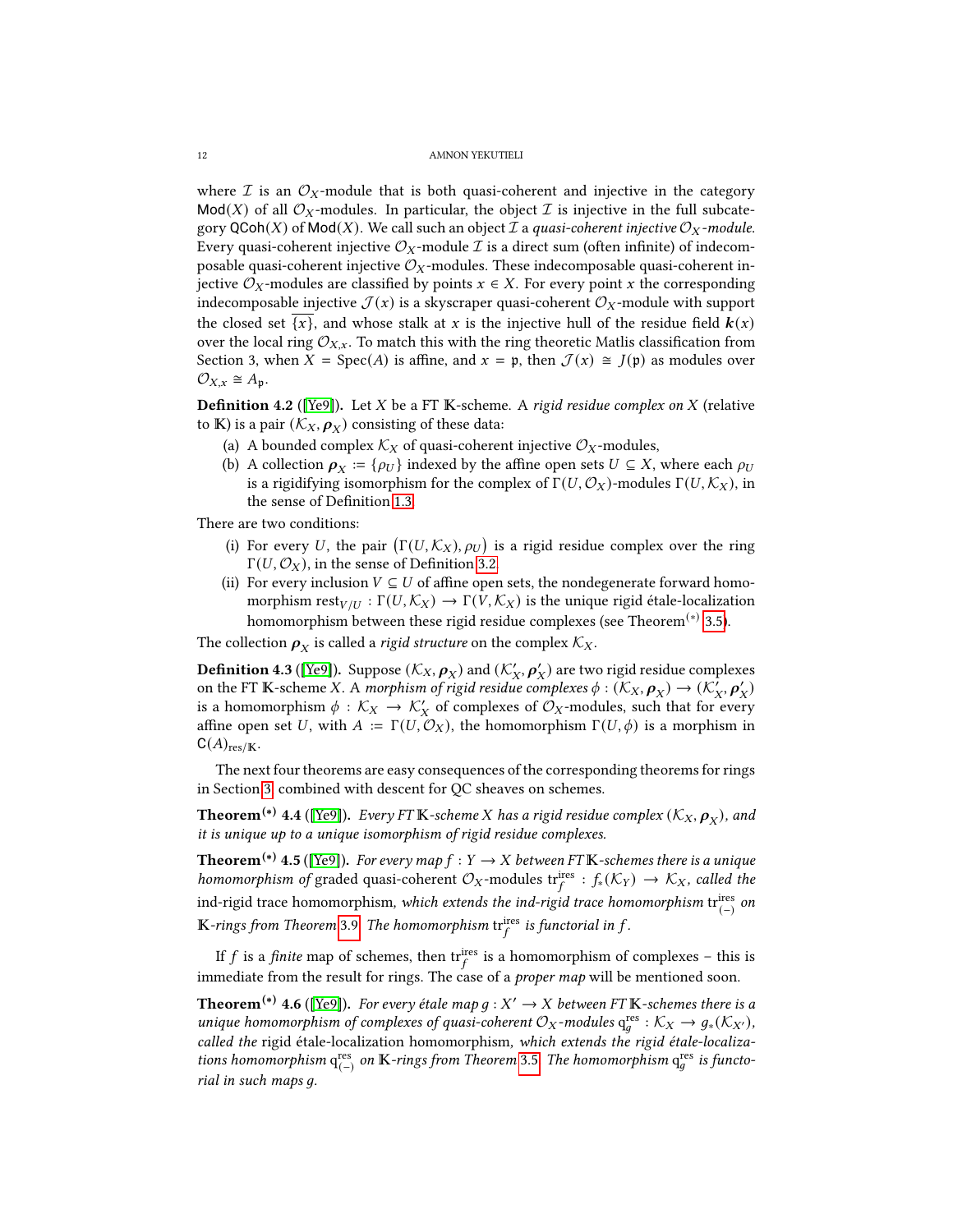<span id="page-12-4"></span>**Theorem** $^{(*)}$  **4.7** ([\[Ye9\]](#page-19-4)). *The ind-rigid trace homomorphism* tr $_{(-)}^{\mathrm{ires}}$  *and the rigid étale-locali*zation homomorphism  ${\bf q}^{\rm res}_{(-)}$  commute with each other, as in Theorem $^{(*)}$  [3.8](#page-9-1) but geometrized.

The next result is really just a geometric version of Theorem [2.13,](#page-7-1) without any significant difficulties. For a scheme X with rigid residue complex  $(K_A, \rho_A)$ , we define

(4.8) 
$$
D_X^{rig} := \mathcal{H}om_X(-, \mathcal{K}_X) : D(X) \to D(X).
$$

Here  $D(X)$  is the derived category of  $\mathcal{O}_X$ -modules. As in the affine case, there are equivalences  $D_X^{\text{rig}}: D_{\mathfrak{c}}^{\star}(X) \to D_{\mathfrak{c}}^{-\star}(X)$  for reversed boundedness conditions  $\star$  and  $-\star$ .

<span id="page-12-2"></span>Theorem 4.9 ([\[YZ2\]](#page-19-10), [\[Ye9\]](#page-19-4)). There is a unique pseudofunctor

<span id="page-12-3"></span> $\text{TwInvIm} : (\mathsf{Sch}/_{\text{ft}}\mathbb{K})^{\text{op}} \to \text{TrCat}/\mathbb{K}$ 

called twisted inverse image, with these properties:

- (1) To an object  $X \in \mathsf{Sch}/\mathfrak{h} \mathbb{K}$  it assigns the triangulated category  $\mathsf{D}^{\mathsf{t}}_{\mathsf{c}}(X)$ .
- (2) To a morphism  $f: Y \to X$  in Sch/ $\text{ft } \mathbb{K}$  it assigns the triangulated functor

$$
\text{TwInvIm} f = f^! := \mathbf{D}_Y^{\text{rig}} \circ \mathbf{L} f^* \circ \mathbf{D}_X^{\text{rig}} : \mathbf{D}_c^+(X) \to \mathbf{D}_c^+(Y).
$$

(3) The composition isomorphisms of TwInvIm come from the evaluation isomorphisms of the rigid auto-duality functors [\(4.8\)](#page-12-3), combined with the composition isomorphisms of the pseudofunctor  $f \mapsto Lf^*$ .

The functorial properties of the rigid residue complexes (stated in the theorems above and below) provide the twisted inverse image pseudofunctor with more structure.

Here is the rigid version of [\[RD,](#page-19-1) Theorem VII.2.1].

<span id="page-12-0"></span>**Theorem<sup>(\*)</sup> 4.10.** (Rigid Residue Theorem, [\[Ye9\]](#page-19-4)) Let  $f : Y \rightarrow X$  be a proper map between FT K-schemes. Then the ind-rigid trace  $tr_f^{\text{ires}}: f_*(\mathcal{K}_Y) \to \mathcal{K}_X$  is a homomorphism of complexes.

The idea of the proof (imitating [\[RD\]](#page-19-1)) is to reduce to the case when  $X = Spec(A)$ for a local artinian ring  $A \in \text{Rng}/_{\text{eff}} K$ , and  $Y = P_A^1$ , the projective line. We do it using Theorems [4.5,](#page-11-0) [4.6](#page-11-1) and [4.7.](#page-12-4) Then we do a calculation of residues, which similar to the one in the proof of the classical Residue Theorem for  $\mathbf{P}^1(\mathbb{C})_{\rm an}$ . The only minor complication is that a rational differential form on Y relative to A, i.e. a form  $\omega \in \Omega^1_{A(t)/A}$ , where  $A(t)$  is the total ring of fractions of  $Y$ , might have poles at closed points of  $Y$  that do not belong to  $Y(A)$ . But the poles of  $\omega$  always belong to  $Y(A')$  for a suitable finite faithfully flat A-ring A', and by performing the base change  $A \rightarrow A'$  the calculation can proceed.

The next theorem is the rigid version of [\[RD,](#page-19-1) Theorem VII.3.3].

<span id="page-12-1"></span>**Theorem<sup>(\*)</sup> 4.11.** (Rigid Duality Theorem, [\[Ye9\]](#page-19-4)) Let  $f : Y \to X$  be a proper map between FT K-schemes. For every  $\mathcal{N} \in D_{\text{qc}}(Y)$  the morphism

 $Rf_{*}(R\mathcal{H}om_{Y}(\mathcal{N},\mathcal{K}_{Y})) \rightarrow R\mathcal{H}om_{X}(Rf_{*}(\mathcal{N}),\mathcal{K}_{X})$ 

in D(X), which is induced by the ind-rigid trace  $tr_f^{ires}: f_*(\mathcal{K}_Y) \to \mathcal{K}_X$ , is an isomorphism.

The proof of imitates the proof of the corresponding theorem in [\[RD\]](#page-19-1), once we have the Theorem<sup>(\*)</sup> [4.10](#page-12-0) at hand.

Theorem<sup>(∗)</sup> [4.10](#page-12-0) implies that for every complex  $\mathcal{M} \in D_c^+(X)$  there is an ind-rigid trace morphism

(4.12) 
$$
\operatorname{tr}^{\text{irig}}_{f,\mathcal{M}}: \mathrm{R}f_*(f^{!}(\mathcal{M})) \to \mathcal{M}
$$

in  $D(X)$ , which is functorial in M. Here is our version of [\[RD,](#page-19-1) Corollary 3.4].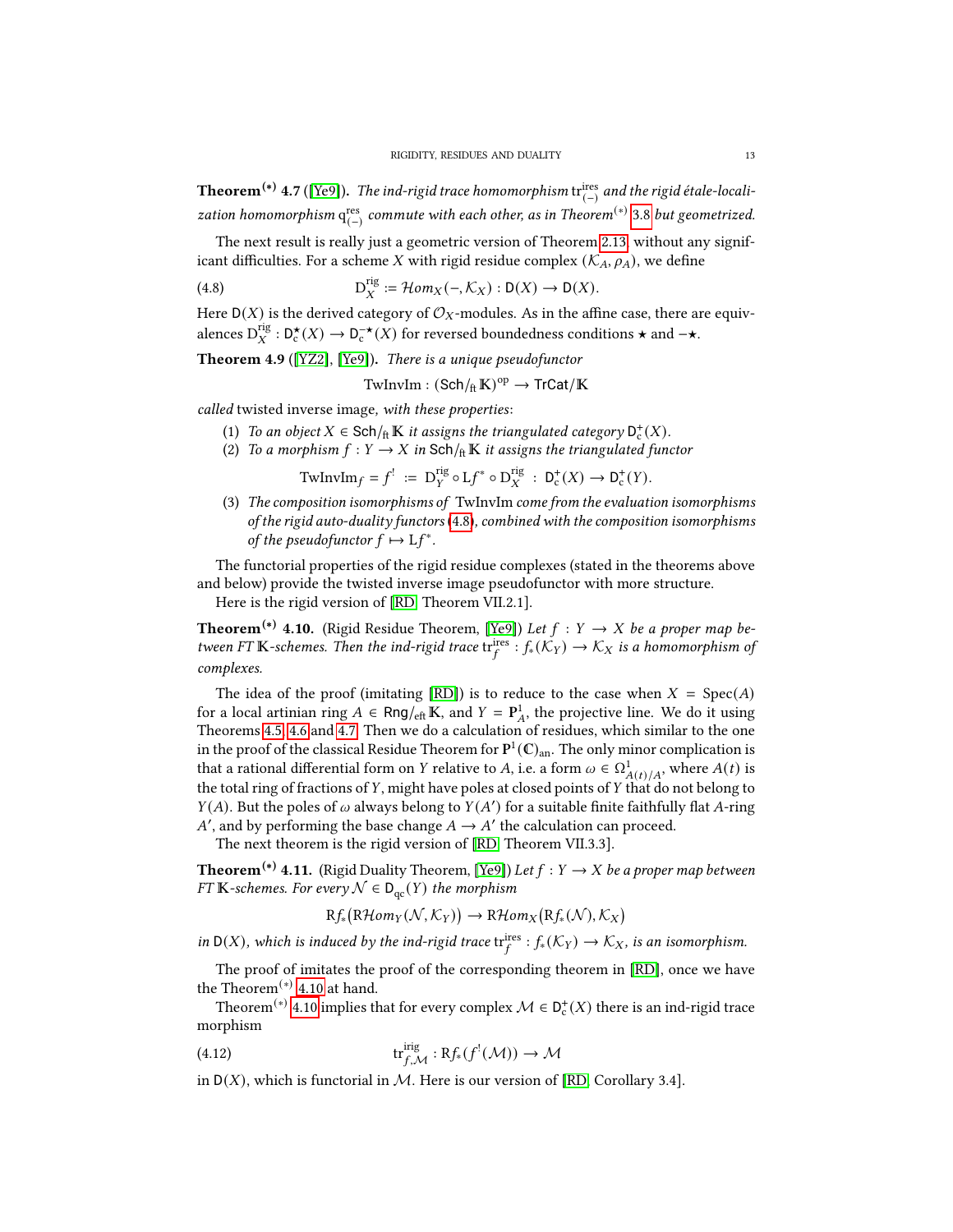**Corollary**<sup>(\*)</sup> 4.13. ([\[Ye9\]](#page-19-4)) Let  $f : Y \to X$  be a proper map between FT K-schemes. For every  $M \in D_c^+(X)$  and  $\mathcal{N} \in D_{qc}^-(Y)$  the morphism

$$
Rf_{*}(R\mathcal{H}om_{Y}(\mathcal{N},f^{!}(\mathcal{M}))) \to R\mathcal{H}om_{X}(Rf_{*}(\mathcal{N}),\mathcal{M})
$$

in  $D(X)$ , which is induced by the ind-rigid trace  $\text{tr}^{\text{irig}}_{f,\mathcal{M}}$ , is an isomorphism.

Remark 4.14. At this stage we have recovered almost all the results of the original book [\[RD\]](#page-19-1). One advantage of our rigidity approach is that it is much cleaner and shorter than the original approach in [\[RD\]](#page-19-1). We can also treat EFT maps of schemes. Another advantage of the rigidity approach, as we shall see next, is that it gives rise to a useful duality theory for DM stacks. On the down side, we must work with a fixed regular base ring  $K$ .

For complements to the book [\[RD\]](#page-19-1), and for alternative approaches, due to J. Lipman, B. Conrad, A. Neeman, the author of this article, and others, please consult [\[Co\]](#page-18-3), [\[LH\]](#page-18-4), [\[Ne1\]](#page-18-5), [\[Ne2\]](#page-18-6), [\[Ye7\]](#page-19-7) and their references.

### 5. Rigidity, Residues and Duality for DM Stacks

<span id="page-13-0"></span>Here is a brief recollection of facts about Deligne-Mumford (DM) stacks and quasicoherent sheaves on them, extracted from [\[SP\]](#page-19-11) and [\[Ol\]](#page-19-17), with some additional elaboration. This will help us state our results.

As a first approximation, it useful to think of a DM stack  $\mathfrak X$  as a scheme equipped with an extra structure: the points of  $\mathfrak X$  are bunched together as objects of a groupoid, in an intricate geometric way. (This can be understood, for instance, as the way  $\mathfrak X$  sits above its coarse moduli space  $X$ ; we will return to this idea later.)

To give a more precise description of DM stacks, we need to place ourselves in the realm of sheaves and stacks on  $(Sch/_{ft} K)_{et}$ , the big étale site of FT K-schemes.

For us a *prestack of groupoids* on Sch/ $_{\rm ft}$   $\mathbb K$  is a pseudofunctor  $\mathfrak X$  :  $({\rm Sch}/_{\rm ft}\mathbb K)^{\rm op}\to {\rm Grpd}$ , where Grpd is the 2-category of groupoids. The prestack  $\mathfrak X$  is a stack if it satisfies descent for morphisms and descent for objects with respect to coverings in  $(Sch<sub>ft</sub> K)<sub>et</sub>$ . See [\[Ye4,](#page-19-12) Section 2] for details on stacks, as viewed from the pseudofunctor approach.

Most algebraic geometry texts (including [\[Ol\]](#page-19-17) and [\[SP\]](#page-19-11)) prefer viewing a prestack of groupoids on  $Sch/f<sub>ft</sub>$  K as a *category fibered in groupoids*. The passage from this approach to ours is this: a prestack of groupoids  $\mathfrak X$  in our sense is the same as a category fibered in groupoids equipped with a cleavage. See [\[Ye4,](#page-19-12) Remark 2.5].

A benefit of our approach to stacks of groupoids is that it lets us refer to a sheaf of sets as a very trivial kind of stack. Indeed, a sheaf of sets X on  $(Sch<sub>ft</sub> K)<sub>et</sub>$  can be seen as a stack of groupoids, in which the only local isomorphisms between local objects are the identity automorphisms.

We know how a scheme X becomes a sheaf of sets on  $(Sch/_{\text{ft}} K)_{\text{et}}$  – it is the Yoneda incarnation of X as the sheaf  $Hom(-, X)$ . An algebraic space X is a more complicated sheaf of sets on  $(\text{Sch}/\text{ft}\,\mathbb{K})_{\text{et}}$ ; it is not representable, but only "locally representable". One way to express this condition is that the sheaf  $X$  is isomorphic to the quotient sheaf  $U_0/U_1$ of an *étale equivalence relation in schemes* ( $U_1 \rightrightarrows U_0$ ). Let's refer to the isomorphism of sheaves  $p: \tilde{U}_0/U_1 \xrightarrow{\simeq} X$  as a *presentation* of X. See [\[Ol,](#page-19-17) Proposition 5.2.5].

There is an analogous way to say when an abstract stack  $\mathfrak{X}$  on  $(\text{Sch}/_{\text{ft}} K)_{\text{et}}$  is a DM stack. The condition is that  $\mathfrak X$  is equivalent, in the 2-category of stacks of groupoids on (Sch/ $_{\text{ft}}$ K)<sub>et</sub>, to the quotient stack [X<sub>0</sub>/X<sub>1</sub>] of an *étale groupoid in algebraic spaces*  $(X_1 \rightrightarrows X_0)$ . Note that the groupoid  $(X_1 \rightrightarrows X_0)$  involves a third algebraic space  $X_2$ , with a map  $X_2 \to X_1 \times_{X_0} X_1$  that encodes composition of morphisms. Again we call the equivalence  $p: [X_0/X_1] \xrightarrow{\approx} \mathfrak{X}$  a presentation of  $\mathfrak{X}$ . See [\[SP,](#page-19-11) Theorem [tag=04TK](https://stacks.math.columbia.edu/tag/04TK) and Lemma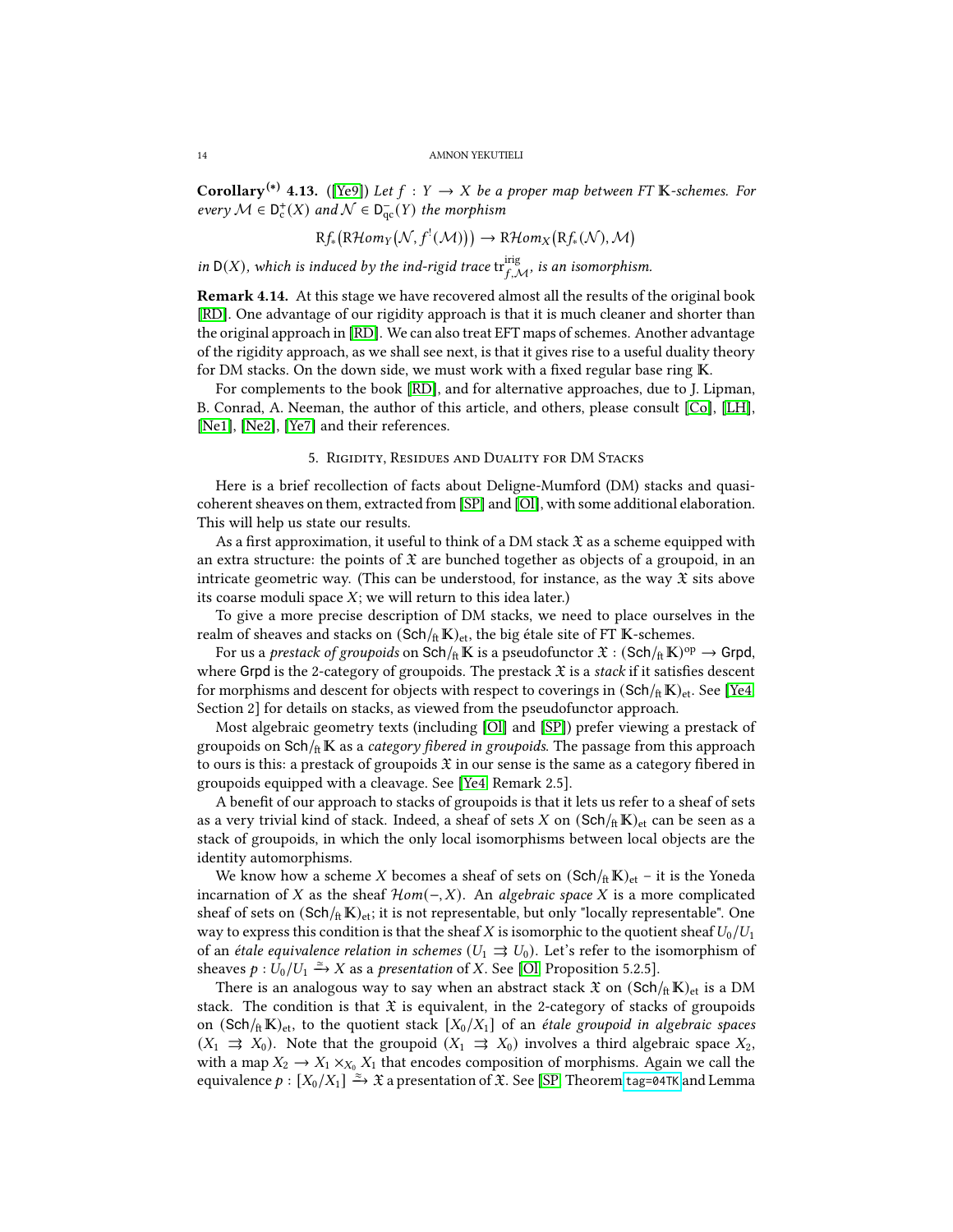[tag=04T5](https://stacks.math.columbia.edu/tag/04T5)]. We shall use the term map of stacks for a 1-morphism  $f : \mathfrak{Y} \to \mathfrak{X}$  between stacks of groupoids on  $(Sch/_{ft} K)_{et}$ .

<span id="page-14-0"></span>Thus there are four stages, or levels of complexity, in the geometry of FT DM K-stacks:

$$
\mathsf{(5.1)} \qquad \qquad \mathsf{Afsch}/_{\mathrm{ft}}\mathbb{K} \subseteq \mathsf{Sch}/_{\mathrm{ft}}\mathbb{K} \subseteq \mathsf{AlgSp}/_{\mathrm{ft}}\mathbb{K} \subseteq \mathsf{DMStk}/_{\mathrm{ft}}\mathbb{K}.
$$

These are the affine schemes, schemes, algebraic spaces and DM stacks, all of FT over K. If we ignore the fact that DMStk/ $_{\text{ft}}$ K is a 2-category (i.e. if we forget the 2-morphisms between 1-morphisms of DM stacks), formula [\(5.1\)](#page-14-0) describes full embeddings of categories. Morphisms in these categories will be called maps. In what follows all our stacks (and algebraic spaces and schemes) are FT over the base ring  $K$ ; and the rings are EFT over  $K$ .

A map  $f : \mathfrak{Y} \to \mathfrak{X}$  of DM stacks is *surjective* if it is locally essentially surjective on objects. (This is a property of a map between abstract stacks of groupoids, not just of algebraic stacks.)

A map  $f : \mathfrak{Y} \to \mathfrak{X}$  between DM stacks is called *étale* if there exist presentations  $p:[X_0/X_1]\xrightarrow{\approx} \tilde{\mathfrak{X}}$  and  $q:[Y_0/Y_1]\xrightarrow{\approx} \mathfrak{Y},$  and an étale map of algebraic spaces  $g:Y_0\to X_0,$ such that the diagram

<span id="page-14-3"></span>(5.2) 
$$
Y_0 \xrightarrow{q} \mathfrak{Y}
$$

$$
g \downarrow \qquad \qquad \downarrow f
$$

$$
X_0 \xrightarrow{p} \mathfrak{X}
$$

of stacks is commutative up to isomorphism. For this condition we need to know what is an étale map  $q: Y_0 \to X_0$  between algebraic spaces, and this is done by going down the staircase of embeddings [\(5.1\)](#page-14-0). (This same yoga is how other local properties of a map of DM stacks  $f : \mathfrak{Y} \to \mathfrak{X}$ , such as being smooth or flat, are defined – they are reflected by the corresponding properties of  $g : Y_0 \to X_0$ .) The more conventional criterion for  $f: \mathfrak{Y} \to \mathfrak{X}$  to be étale is in [\[Ol,](#page-19-17) Definition 8.2.6].

Presentations of algebraic spaces and DM stacks allow us to describe quasi-coherent sheaves on these geometric objects. Thus, a presentation  $p: U_0/U_1 \xrightarrow{\simeq} X$  of an algebraic space  $X$  induces an equivalence of abelian categories

<span id="page-14-1"></span>(5.3) 
$$
p^*: \text{QCoh}(X) \to \text{QCoh}(U_1 \rightrightarrows U_0),
$$

where the latter refers to the category of equivariant quasi-coherent sheaves on the equivalence relation  $(U_1 \rightrightarrows U_0)$ . Analogously, a presentation  $p : [X_0/X_1] \xrightarrow{\approx} \mathfrak{X}$  of a DM stack  $\mathfrak X$  induces an equivalence of abelian categories

<span id="page-14-2"></span>(5.4) 
$$
p^*: \text{QCoh}(\mathfrak{X}) \to \text{QCoh}(X_1 \rightrightarrows X_0),
$$

where now  $(X_1 \rightrightarrows X_0)$  is an étale groupoid in algebraic spaces. See [\[Ol,](#page-19-17) Sections 7.1 and 9.2] and [\[SP,](#page-19-11) Proposition [tag=03M3](https://stacks.math.columbia.edu/tag/03M3) and Lemma [tag=06WV](https://stacks.math.columbia.edu/tag/06WV)].

The discussion above suggests a mechanism for producing a quasi-coherent sheaf  $\mathcal{M}_\mathfrak{X}$ on a FT DM K-stack  $\mathfrak X$ . Consider a presentation  $[X_0/X_1] \xrightarrow{\simeq} \mathfrak X$ , the finitely many schemes U involved in presenting the algebraic spaces  $X_i$ , the finitely many affine schemes  $Spec(A)$ involved in suitable hypercoverings of these schemes, and the finitely many étale maps between these geometric objects, going down the staircase in the hierarchy [\(5.1\)](#page-14-0). The first step in this mechanism is to provide an A-module  $M_A$  for every affine scheme  $Spec(A)$ involved, and a consistent collection of nondegenerate forward homomorphisms  $M_A \rightarrow$  $M_{A'}$  for all the étale ring homomorphisms  $A \rightarrow A'$  involved. The second step is to glue these modules into QC sheaves  $\mathcal{M}_U$  on all the schemes U involved. There will be an induced consistent collection of isomorphisms  $g^*(\mathcal{M}_U) \stackrel{\simeq}{\to} \mathcal{M}_{U'}$  for the étale maps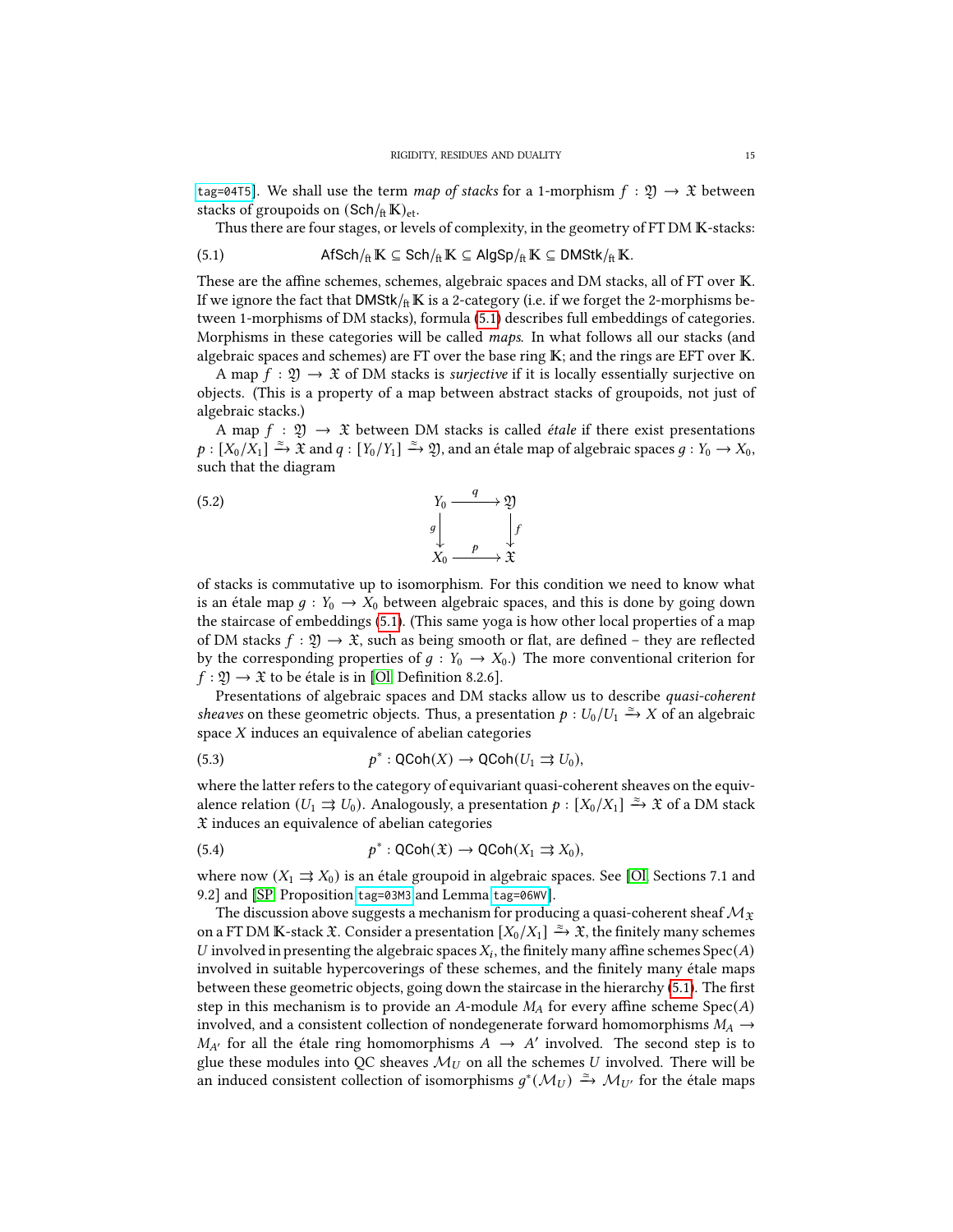$g: U' \to U$  involved. The third step is to use the equivalences [\(5.3\)](#page-14-1) associated to presentations to obtain QC sheaves  $\mathcal{M}_{X_i}$  on the algebraic spaces  $X_i$ , with consistent pullback isomorphisms. Finally, formula [\(5.4\)](#page-14-2) will give us the desired quasi-coherent sheaf  $\mathcal{M}_{\mathfrak{X}}$ .

Suppose we have a map  $f : \mathfrak{Y} \to \mathfrak{X}$  of DM stacks, and QC sheaves  $\mathcal{M} \in \mathsf{QCoh}(\mathfrak{X})$ and  $\mathcal{N} \in \text{QCoh}(\mathfrak{Y})$ . To specify a homomorphism  $\phi : f_*(\mathcal{N}) \to \mathcal{M}$  in  $\text{QCoh}(\mathfrak{X})$  we can use presentations. After having arranged for presentations  $p : [X_0/X_1] \xrightarrow{\approx} \mathfrak{X}$  and  $q: [Y_0/Y_1] \xrightarrow{\approx} \mathfrak{Y}$ , and a map of algebraic spaces  $\tilde{f}_0: Y_0 \to X_0$ , such that the diagram [\(5.2\)](#page-14-3), with  $\tilde{f}_0$  instead of  $g$ , is commutative (up to isomorphism), the map  $\tilde{f}_0$  can be extended to a map

(5.5) 
$$
\tilde{f} = (\tilde{f}_0, \tilde{f}_1, \tilde{f}_2) : (Y_1 \implies Y_0) \to (X_1 \implies X_0)
$$

of groupoids in algebraic spaces (see [\[SP,](#page-19-11) Definition [tag=043W](https://stacks.math.columbia.edu/tag/043W) and Section [tag=04TJ](https://stacks.math.columbia.edu/tag/04TJ)]). By pullback along p and q we get quasi-coherent sheaves  $\mathcal{M}_i \in \text{QCoh}(X_i)$  and  $\mathcal{N}_i \in$  $QCoh(Y_i)$  satisfying the appropriate relations. Then we need to arrange for homomorphisms  $\tilde{\phi}_i:\tilde{f}_i$  ( $\mathcal{N}_i) \to \mathcal{M}_i$  that respect the relations; and these will determine  $\phi$  by the equivalence [\(5.4\)](#page-14-2). As before, this construction requires going down the staircase of the hierarchy  $(5.1)$ .

After recalling and elucidating the mechanism of gluing quasi-coherent sheaves on DM stacks, we can finally talk about rigid residue complexes. As we shall see, the definition of a rigid residue complex on a DM stack  $\mathfrak X$  is very similar to the definition for a scheme, with only a minor adjustment. (We will skip the algebraic space case, since it is identical to the DM stack case.)

**Definition 5.6** ([\[Ye10\]](#page-19-5)). Let  $\mathfrak X$  be a FT DM K-stack. A rigid residue complex on  $\mathfrak X$  (relative to K) is a pair  $(\mathcal{K}_{\mathfrak{X}}, \rho_{\mathfrak{X}})$  consisting of these data:

- (a) A bounded complex  $\mathcal{K}_X$  of quasi-coherent injective  $\mathcal{O}_\mathfrak{X}$ -modules.
- (b) A collection  $\rho_{\mathfrak{X}} := \{\rho_{(U,q)}\}\$ indexed by étale maps  $g : U \to \mathfrak{X}$  from affine Kschemes U, where each  $\rho_{(U,q)}$  is a rigidifying isomorphism for the complex of Γ(U,  $\mathcal{O}_U$ )-modules Γ(U, $g^*(\breve{\mathcal{K}}_\mathfrak{X}))$ , in the sense of Definition [1.3.](#page-3-3)

There are two conditions:

- (i) For every étale map  $g: U \to \mathfrak{X}$  from an affine scheme  $U = \text{Spec}(A)$ , letting  $\mathcal{K}_A := \Gamma(U, g^*(\mathcal{K}_\mathfrak{X}))$ , the pair  $(\mathcal{K}_A, \rho_{(U,g)})$  is a rigid residue complex over the ring A, in the sense of Definition [3.2.](#page-8-2)
- (ii) For every commutative diagram



of étale maps, where  $U_1$  and  $U_2$  are affine schemes, the homomorphism  $h^*$  arising from the equality  $g_2 = g_1 \circ h$  is the unique nondegenerate rigid étale-localization homomorphism

$$
h^*: (\Gamma(U_1, g_1^*(\mathcal{K}_\mathfrak{X})), \rho_{(U_1, g_1)}) \to (\Gamma(U_2, g_2^*(\mathcal{K}_\mathfrak{X})), \rho_{(U_2, g_2)}),
$$

in the sense of Theorem<sup>(\*)</sup> [3.5.](#page-8-1)

The collection  $p_x$  is called a *rigid structure* on the complex  $\mathcal{K}_{\mathfrak{X}}$ .

**Theorem<sup>(\*)</sup> 5.7.** ([\[Ye10\]](#page-19-5)) Let  $\mathfrak X$  be a FT DM **K**-stack. There exists a rigid residue complex  $(\mathcal{K}_\mathfrak{X}, \boldsymbol{\rho}_\mathfrak{X})$ , and it is unique up to a unique rigid isomorphism.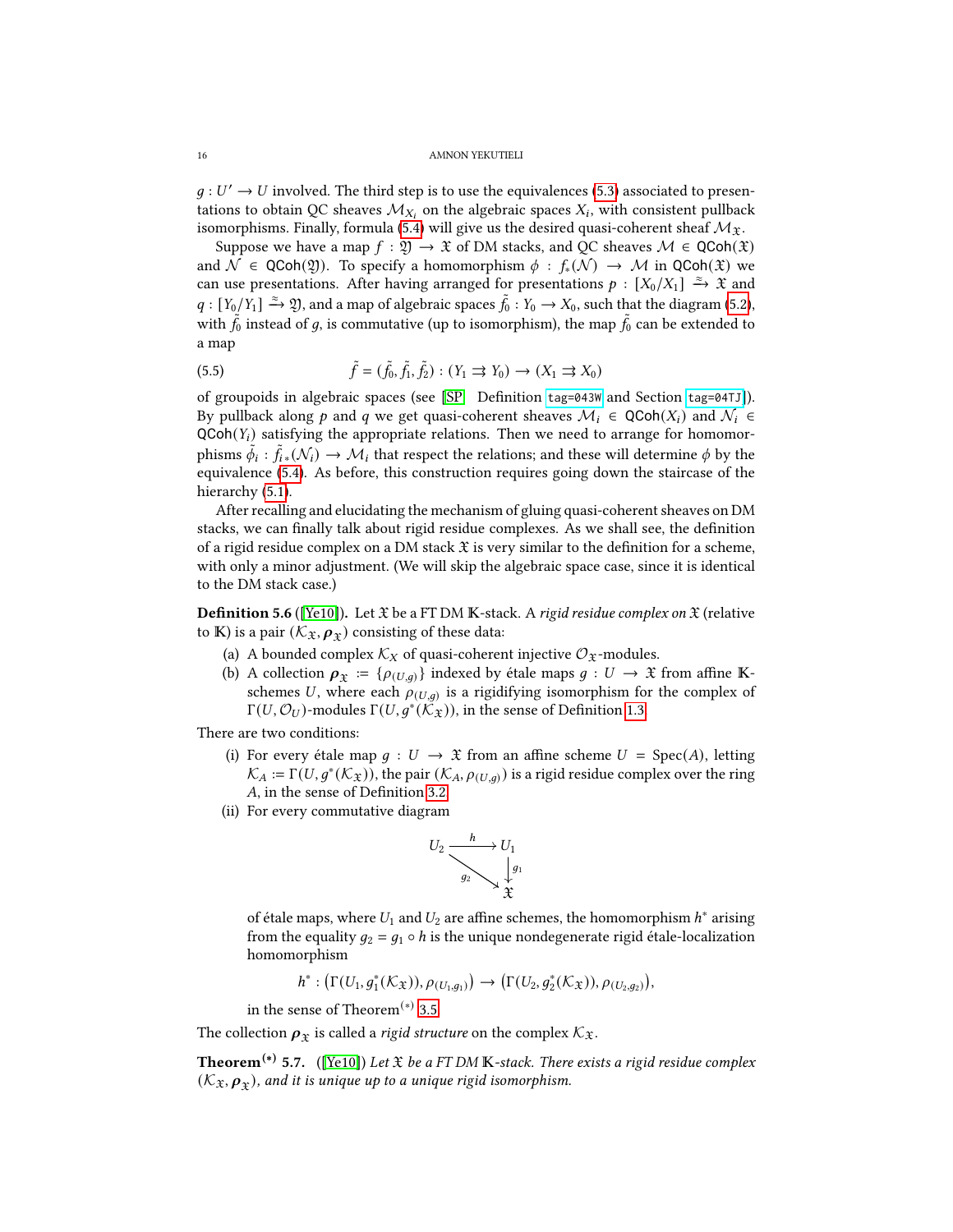The proof is by applying the mechanism of gluing quasi-coherent sheaves that was explained above, where in the first step of affine schemes we use Corollary<sup>(\*)</sup> [3.6.](#page-9-3)

**Theorem<sup>(\*)</sup> 5.8.** ([\[Ye10\]](#page-19-5)) Let  $f : \mathfrak{Y} \to \mathfrak{X}$  be a map between FT DM K-stacks. There is a homomorphism of graded quasi-coherent  $\mathcal{O}_{\mathfrak{X}}$ -modules tri<sup>res</sup> :  $f_*(\mathcal{K}_{\mathfrak{Y}}) \to \mathcal{K}_{\mathfrak{X}}$  called the ind-rigid trace, extending the ind-rigid trace on  $FTK$ -rings.

To prove this theorem we apply the construction explained above for homomorphisms between quasi-coherent sheaves, starting with Theorem<sup>(\*)</sup> [3.11](#page-9-4) for affine schemes.

**Theorem<sup>(\*)</sup>** 5.9 ([\[Ye10\]](#page-19-5)). There is a pseudofunctor

 $\text{TwInvIm}: (\text{DMStk}/_{\text{ft}}\mathbb{K})^{\text{op}} \to \text{TrCat}/\mathbb{K}, \quad \mathfrak{X} \mapsto D_{\text{c}}^+(\mathfrak{X}), \quad f \mapsto f^!$ 

called the twisted inverse image, with properties like in Theorem [4.9](#page-12-2).

In this theorem we consider  $DMStk / _{ft}$  K as a 1-category, ignoring the 2-isomorphisms between 1-morphisms, as we had done in the hierarchy [\(5.1\)](#page-14-0). However, the 2-category structure of DMStk/ $_{\text{ft}}$ K is reflected in this property: if  $f_0, f_1 : \mathfrak{Y} \to \mathfrak{X}$  are maps in DMStk/ $_{ft}$  K for which a 2-isomorphism  $\gamma : f_0 \stackrel{\simeq}{\Longrightarrow} f_1$  exists, then the triangulated functors  $f_0^!, f_1^! : D_c^+(\mathfrak{X}) \to D_c^+(\mathfrak{Y})$  are isomorphic. This implies that when  $f : \mathfrak{Y} \to \mathfrak{X}$  is an equivalence of stacks, the functor  $f^!$  will also be an equivalence.

The obvious question now is this: Do the Rigid Residue Theorem and the Rigid Duality Theorem hold for a proper map  $f : \mathfrak{Y} \to \mathfrak{X}$  between DM stacks? We only know a partial answer.

By the Keel-Mori Theorem [\[Ol,](#page-19-17) Theorem 11.1.2], a separated FT K-stack 2) has a coarse moduli space  $\pi : \mathfrak{Y} \to Y$ . The map  $\pi$  is proper and quasi-finite, and Y is, in general, an algebraic space.

- **Definition 5.10.** (1) Let  $\mathfrak{Y}$  be a separated FT DM K-stack, with coarse moduli space  $\pi : \mathfrak{Y} \to Y$ . We call  $\mathfrak{Y}$  a coarsely schematic stack if its coarse moduli space Y is a scheme.
	- (2) Let  $f : \mathfrak{Y} \to \mathfrak{X}$  be a separated map between FT DM K-stacks. We say that f is a coarsely schematic map if for some surjective étale map  $U \rightarrow \mathfrak{X}$  from an affine scheme U, the stack  $\mathfrak{Y}' := \mathfrak{Y} \times_{\mathfrak{X}} U$  is coarsely schematic.

This appears to be a rather mild restriction: most DM stacks that come up in examples are of this kind. See Remark [5.17](#page-18-7) about the necessity of this condition.

<span id="page-16-0"></span>**Theorem<sup>(\*)</sup>** 5.11 (Rigid Residue Theorem, [\[Ye10\]](#page-19-5)). Suppose  $f : \mathfrak{Y} \rightarrow \mathfrak{X}$  is a proper coarsely schematic map of FT DM K-stacks. Then the ind-rigid trace  $tr_f^{\text{ires}}: f_*(\mathcal{K}_{\mathfrak{Y}}) \to \mathcal{K}_{\mathfrak{X}}$ is a homomorphism of complexes of  $\mathcal{O}_{\mathfrak{X}}$ -modules.

It is not expected that duality will hold in this generality. In fact, there are easy counter examples. The problem is not geometric, but rather a basic difficulty with representations of finite groups in positive characteristics.

Following  $[AOV]$  (see also  $[O, Definition 11.3.2]$ ), a separated FT DM stack 2) is called tame if for every field  $L \in \text{Rng}_{\text{eff}} K$ , the automorphism groups in the groupoid  $\mathfrak{Y}(L)$ , which are always finite, have orders prime to the characteristic of  $L$ .

**Definition 5.12.** A separated map of FT DM K-stacks  $f : \mathfrak{Y} \to \mathfrak{X}$  is called a tame map if for some surjective étale map  $U\to \mathfrak X$  from an affine scheme  $U$ , the stack  $\mathfrak Y':=\mathfrak Y\times_{\mathfrak X} \tilde U$ is tame.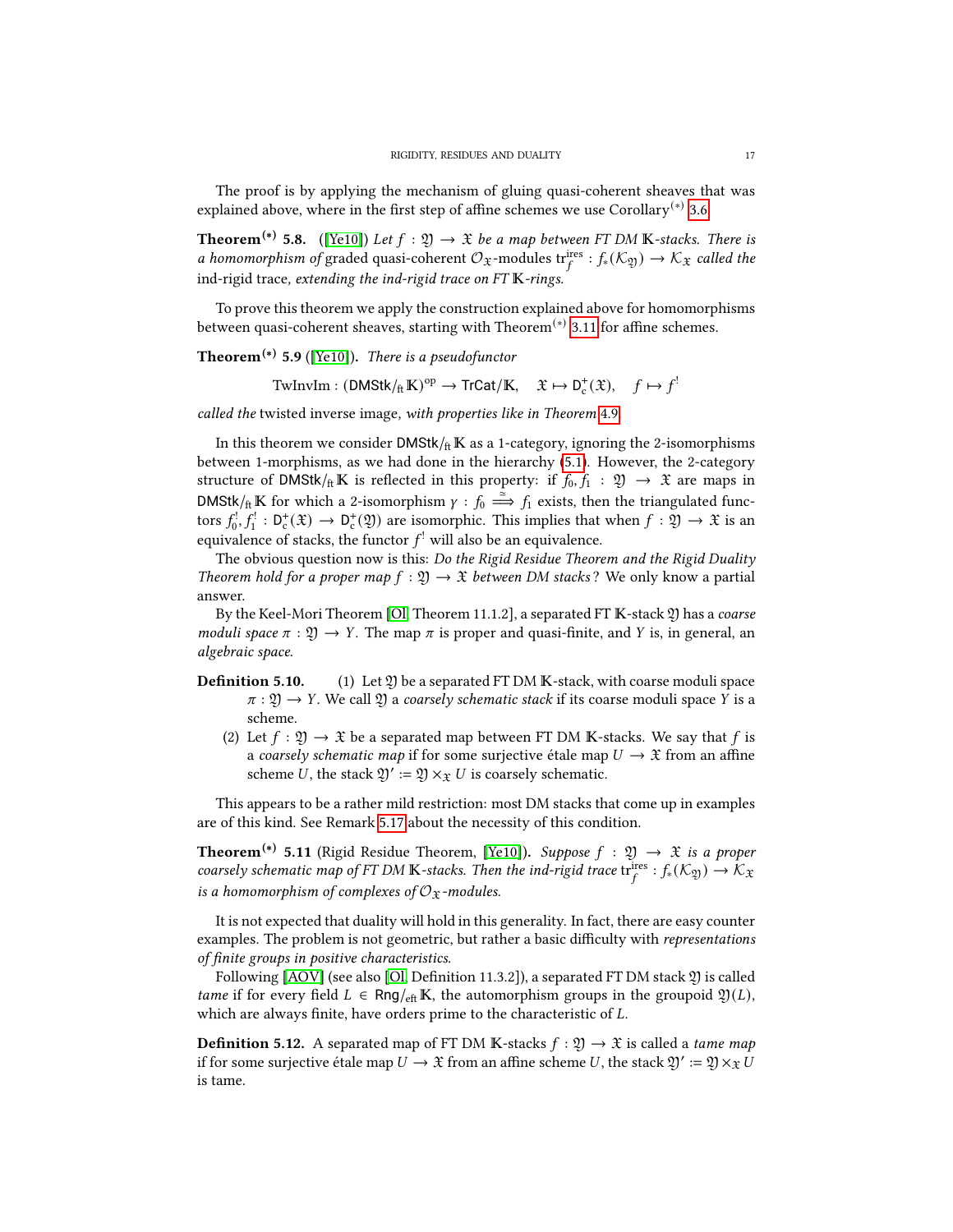<span id="page-17-0"></span>**Theorem<sup>(\*)</sup> 5.13** (Rigid Duality Theorem, [\[Ye10\]](#page-19-5)). Suppose  $f : \mathfrak{Y} \to \mathfrak{X}$  is a proper tame coarsely schematic map between FT DM K-stacks. For every  $\mathcal{N} \in \mathsf{D}^-_{\mathrm{qc}}(\mathfrak{Y})$  the morphism

$$
Rf_{*}(R\mathcal{H}om_{\mathfrak{Y}}(\mathcal{N},\mathcal{K}_{\mathfrak{Y}})) \to R\mathcal{H}om_{\mathfrak{X}}(Rf_{*}(\mathcal{N}),\mathcal{K}_{\mathfrak{X}})
$$

in  $D(\mathfrak{X})$ , which is induced by the ind-rigid trace  $tr_f^{ires}: f_*(\mathcal{K}_{\mathfrak{Y}}) \to \mathcal{K}_{\mathfrak{X}}$ , is an isomorphism.

Theorem<sup>(\*)</sup> [5.11](#page-16-0) implies that for every complex  $\mathcal{M} \in D_c^+(\mathfrak{X})$  there is an ind-rigid trace morphism  $\mathrm{tr}^{\mathrm{irig}}_{f, \mathcal{M}} : \mathrm{R}f_*(f^!(\mathcal{M})) \to \mathcal{M}$  in  $\mathsf{D}(\mathfrak{X}),$  which is functorial in  $\mathcal{M}.$ 

<span id="page-17-2"></span>**Corollary**<sup>(\*)</sup> 5.14. ([\[Ye10\]](#page-19-5)) Suppose  $f : \mathfrak{Y} \to \mathfrak{X}$  is a proper tame coarsely schematic map between FT DM K-stacks. For every  $M \in D_c^+(\mathfrak{X})$  and  $\mathcal{N} \in D_{qc}^-(\mathfrak{Y})$  the morphism

$$
Rf_{*}(R\mathcal{H}om_{\mathfrak{Y}}(\mathcal{N},f^{!}(\mathcal{M}))) \to R\mathcal{H}om_{\mathfrak{X}}(Rf_{*}(\mathcal{N}),\mathcal{M})
$$

in  $D(\mathfrak{X})$ , which is induced by the ind-rigid trace  $\text{tr}^{\text{irig}}_{f,\mathcal{M}}$ , is an isomorphism.

Here is a sketch of the proofs of Theorems<sup>(\*)</sup> [5.11](#page-16-0) and [5.13,](#page-17-0) which we are going to refer to as "Residue" and "Duality", respectively. Take a surjective étale map  $U \to \mathfrak{X}$  from an affine scheme U such that the stack  $\mathfrak{Y}' := \mathfrak{Y} \times_{\mathfrak{X}} U$  is coarsely schematic. Consider the commutative up to isomorphisms diagram of maps of stacks



where  $f'$  is gotten from  $f$  by base change, and  $Y'$  is the coarse moduli space of  $\mathfrak{Y}'$ . The maps  $\pi'$  and  $g'$  are both proper.

Because the functor  $QCoh(\mathfrak{X}) \to QCoh(U)$  is faithful, it suffices to prove "Residue" and "Duality" for the map f'. Now Y' is a scheme, so the proper map  $g' : Y' \to U$  satisfies both "Residue" and "Duality", by Theorems<sup>(\*)</sup> [4.10](#page-12-0) and [4.11.](#page-12-1)

It remains to verify "Residue" and "Duality" for the proper map  $\pi': \mathfrak{Y}' \to Y'$ . These properties are étale local on Y'. Namely let  $V'_1, \ldots, V'_n$  be affine schemes, and let

$$
(5.15) \qquad \qquad \prod_i V'_i \to Y'
$$

be a surjective étale map. For any *i* let  $\mathfrak{Y}'_i = \mathfrak{Y}' \times_{Y'} V'_i$ . We get this commutative (up to isomorphism) diagram of maps of stacks

<span id="page-17-1"></span>

It is enough to check "Residue" and "Duality" for the maps  $\pi'_i : \mathfrak{Y}'_i \to V'_i$ . Note that the affine scheme  $V_i'$  is the coarse moduli space of the stack  $\mathfrak{Y}_i'$ .

According to [\[Ol,](#page-19-17) Theorem 11.3.1] it is possible to choose a covering [\(5.15\)](#page-17-1) such that

(5.16) 
$$
\mathfrak{Y}'_i \approx [W_i/G_i] \quad \text{and} \quad V'_i \cong W_i/G_i.
$$

Here  $W_i$  is an affine scheme,  $G_i$  is a finite group acting on  $W_i$ ,  $[W_i/G_i]$  is the quotient stack, and  $W_i/G_i$  is the quotient scheme. Moreover, in the tame case we can assume that the order of the group  $G_i$  is invertible in the ring  $\Gamma(W_i, \mathcal{O}_{W_i})$ .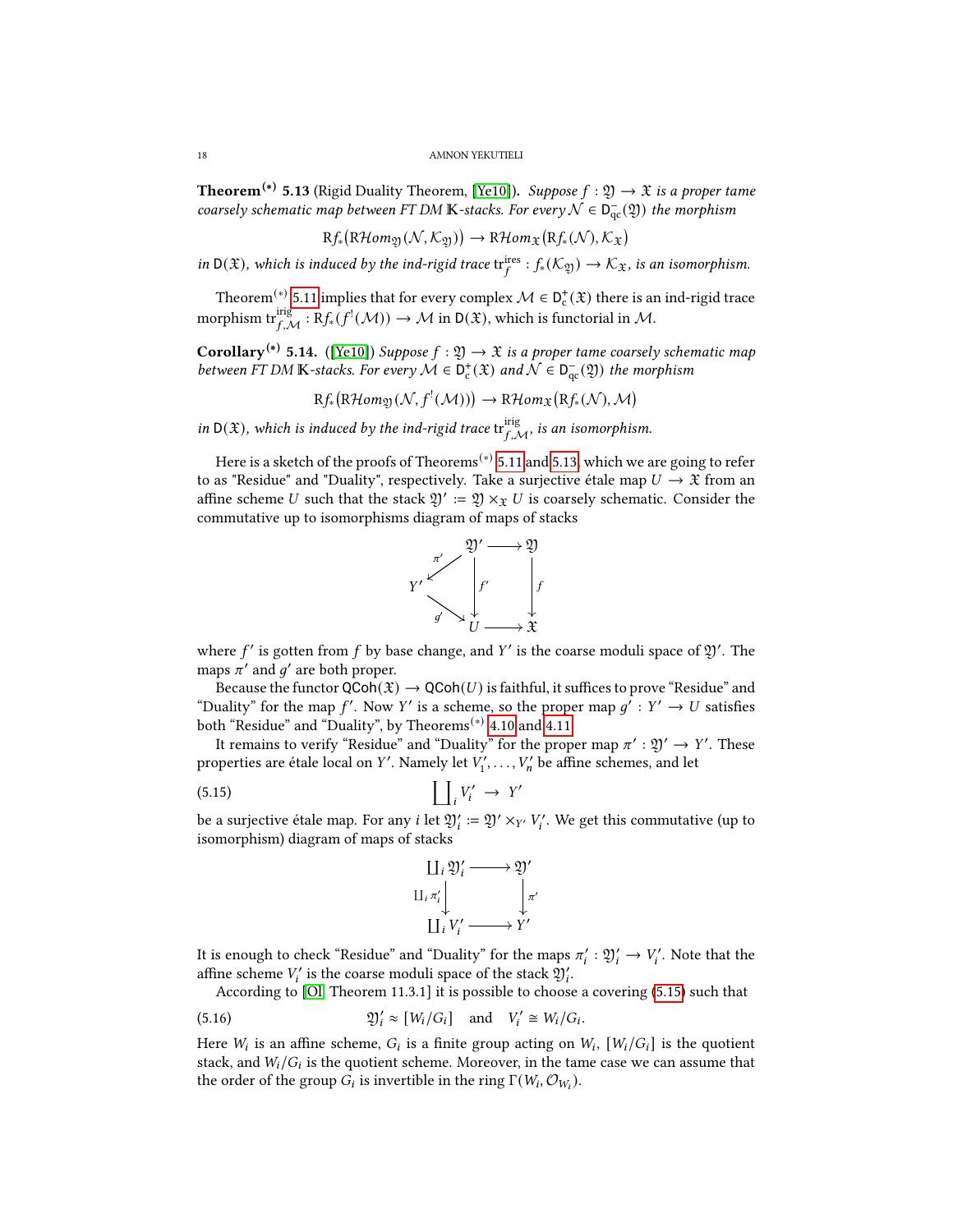We have now reduced the problem to proving "Residue" and "Duality" for a map of stacks

$$
\pi : \mathfrak{Y} = [W/G] \rightarrow V = W/G,
$$

where  $W = Spec(A)$  for some ring A, G is a finite group acting on A, and in the tame case the order of  $G$  is invertible in  $A$ .

Let  $A^G$  be the ring of G-invariants inside A. So  $A^G$  is a FT K-ring, and the quotient scheme is  $W/G = \text{Spec}(A^G)$ . Consider the skew group ring  $G \ltimes A$ ; this is the noncommu-tative (NC) ring appearing in [\[Ol,](#page-19-17) Exercise 9.E]. The NC ring  $G \times A$  is finite over its center  $A^G$ . It is known that QCoh( $\mathfrak{Y}$ ) ≈ Mod( $G \ltimes A$ ) as abelian categories, and the functor  $\pi_*$ on the geometric side goes to the G-invariants functor  $(-)^{G}$  on the NC algebraic side.

We finish the proof by using GD for NC rings, see [\[Ye7,](#page-19-7) Chapters 14-18].

<span id="page-18-7"></span>Remark 5.17. It is very likely that the "coarsely schematic" condition can be removed from Theorems(∗) [5.11](#page-16-0) and [5.13.](#page-17-0) This will probably require a better understanding of the geometry of algebraic spaces.

**Remark 5.18.** We do not know how to handle *Artin stacks*. This is because we do not understand the smooth functoriality of the squaring operation.

Remark 5.19. Let us end the article with a brief discussion of related work.

- (1) There is a preprint [\[Ni\]](#page-19-18) by F. Nironi from 2008 on GD for DM stacks. It has neither been updated nor published. The details in that paper are not clear to us.
- (2) J. Hall and D. Rydh wrote several papers dealing with derived categories on stacks. In their paper [\[HR\]](#page-18-9) from 2017 they prove a version of GD for a finite faithfully flat representable map  $f : \mathfrak{Y} \to \mathfrak{X}$  of Artin stacks.
- (3) A. Neeman wrote the paper [\[Ne2\]](#page-18-6), last updated in 2017. It deals with GD in great generality, and also in a very abstract manner. The geometric objects considered in it range from schemes to Artin stacks; and the maps between them are required to be concentrated and compactifiable. For any such map  $f : \mathfrak{Y} \to \mathfrak{X}$  the functor R $f_*$  is shown to have a right adjoint  $f^\times$ ; and under certain further conditions one has  $f^{\times} \cong f^{!}$ . According to Neeman (in a private communication), his work implies that our Corollary [5.14](#page-17-2) holds, when  $f : \mathfrak{Y} \to \mathfrak{X}$  is a concentrated proper map between DM stacks.

There might be other work on global GD, perhaps also from the direction of derived algebraic geometry, but we are not aware of any at present.

## <span id="page-18-0"></span>**REFERENCES**

- <span id="page-18-2"></span>[AILN] L.L. Avramov, S.B. Iyengar, J. Lipman and S. Nayak, Reduction of derived Hochschild functors over commutative algebras and schemes, Advances in Mathematics 223 (2010) 735-772.
- <span id="page-18-8"></span>[AOV] D. Abramovich, M. Olsson and A. Vistoli, Tame stacks in positive characteristic, Ann. Inst. Fourier 58, 4 (2008), 1057-1091.
- <span id="page-18-3"></span>[Co] B. Conrad, "Grothendieck Duality and Base Change", Lecture Notes in Math. 1750, Springer, 2000.
- <span id="page-18-9"></span>[HR] J. Hall and D. Rydh, Perfect complexes on algebraic stacks, Compositio Math. 153 (2017), 2318-2367.
- <span id="page-18-4"></span>[LH] J. Lipman and M. Hashimoto, "Foundations of Grothendieck duality for diagrams of schemes", LNM 1960, Springer, 2009.
- [Lu] J. Lurie, "Derived Algebraic Geometry XIV: Representability Theorems", online [https://www.math.ias.](https://www.math.ias.edu/~lurie) [edu/~lurie](https://www.math.ias.edu/~lurie).
- <span id="page-18-1"></span>[Mc] S. Maclane, "Categories for the Working Mathematician", Springer, 1978.
- <span id="page-18-5"></span>[Ne1] A. Neeman, The Grothendieck Duality Theorem via Bousfield's Techniques and Brown Representability, J. AMS 9 (1996), 205-236.
- <span id="page-18-6"></span>[Ne2] A. Neeman, An improvement on the base-change theorem and the functor  $f^!$ , eprint [https://arxiv.org/](https://arxiv.org/abs/1406.7599v2) [abs/1406.7599v2](https://arxiv.org/abs/1406.7599v2).